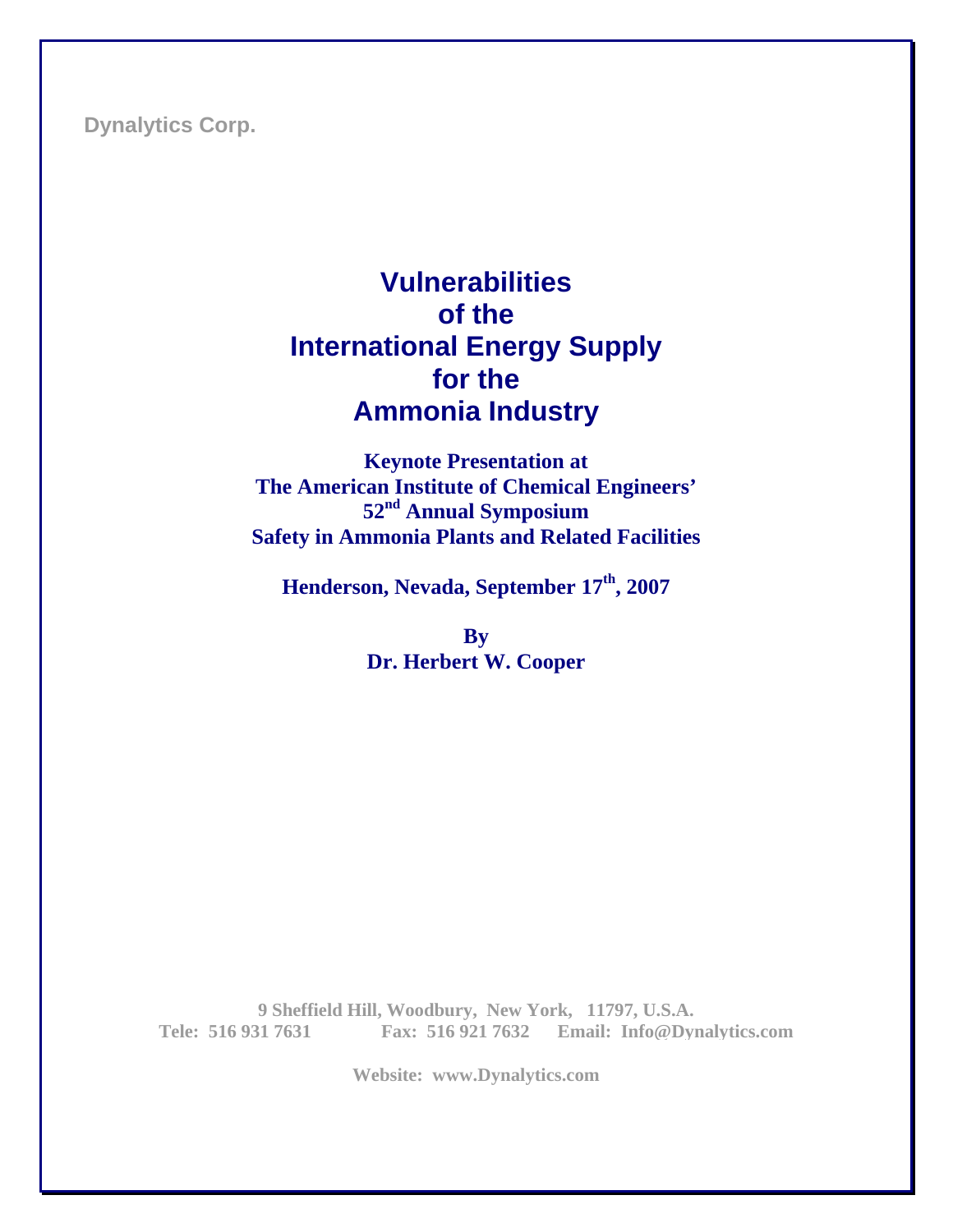# **Vulnerabilities of the International Energy Supply for the Ammonia Industry**

**Herbert W. Cooper**  Dynalytics Corp.

*Ammonia production is very energy-intensive, leading the producing companies to be particularly vulnerable to several feedstock-related issues including more restrictive environmental constraints, a sudden unavailability of sufficient amounts of feedstock and fuel, and relentless, occasionally suddenly large, cost increases. Reasons these might arise are discussed below, together with an overview of actions governments are taking to reduce vulnerabilities and actions ammonia producers can take to reduce their impact.* 

## **The Ammonia Industry**

he Ammonia Industry is large. On a world-wide basis, approximately 550 plants in 80 countries produce  $\sim$  170,000,000 tons per year of ammonia, having a value of U.S. \$40,000,000,000. Many of its modern plants are large, with capacities exceeding 1500 tons of ammonia per day. Its The Ammonia Industry is large. On a world-wide basis, approximately 550 plants in 80 countries produce ~170,000,000 tons per year of ammonia, having a value of U.S. \$40,000,000,000. Many of its modern plants are large, wit properties; competition is based on price and service. Approximately 85 percent of the ammonia is used to produce fertilizers.

Although some ammonia is produced as a byproduct from manufacturing other chemicals, 97 percent is produced by reacting hydrogen and nitrogen. Feedstocks and energy supplies are virtually always natural gas, light hydrocarbons, heavy residual oils, coke or coal. Natural gas, where available, is most often used as the source of the hydrogen and as the fuel for economic and environmental reasons. This usage accounts for approximately 4 to 6 percent of the natural gas consumption in North America and Western Europe, and 40 percent in India. Natural gas typically represents 70 to 90 percent of the variable operating cost of ammonia production.

Technology is important. Today's dominant production technology is steam/methane reforming, to produce the required hydrogen, accounting for approximately 85 percent of the world's ammonia production. Coal-, coke- and residual oil-based ammonia production using partial oxidation processes for hydrogen production is also operational. In fact 60 percent of China's ammonia production is coalbased. Although there are continual evolutions, the technologies are generally considered to be mature. While recognizing the technical and economic challenges, there still remains a theoretical potential for using substantially less feedstock for ammonia production.

Paper studies of nuclear-based ammonia production have also been carried out. This route, while technically viable, is many decades away from commercial operation.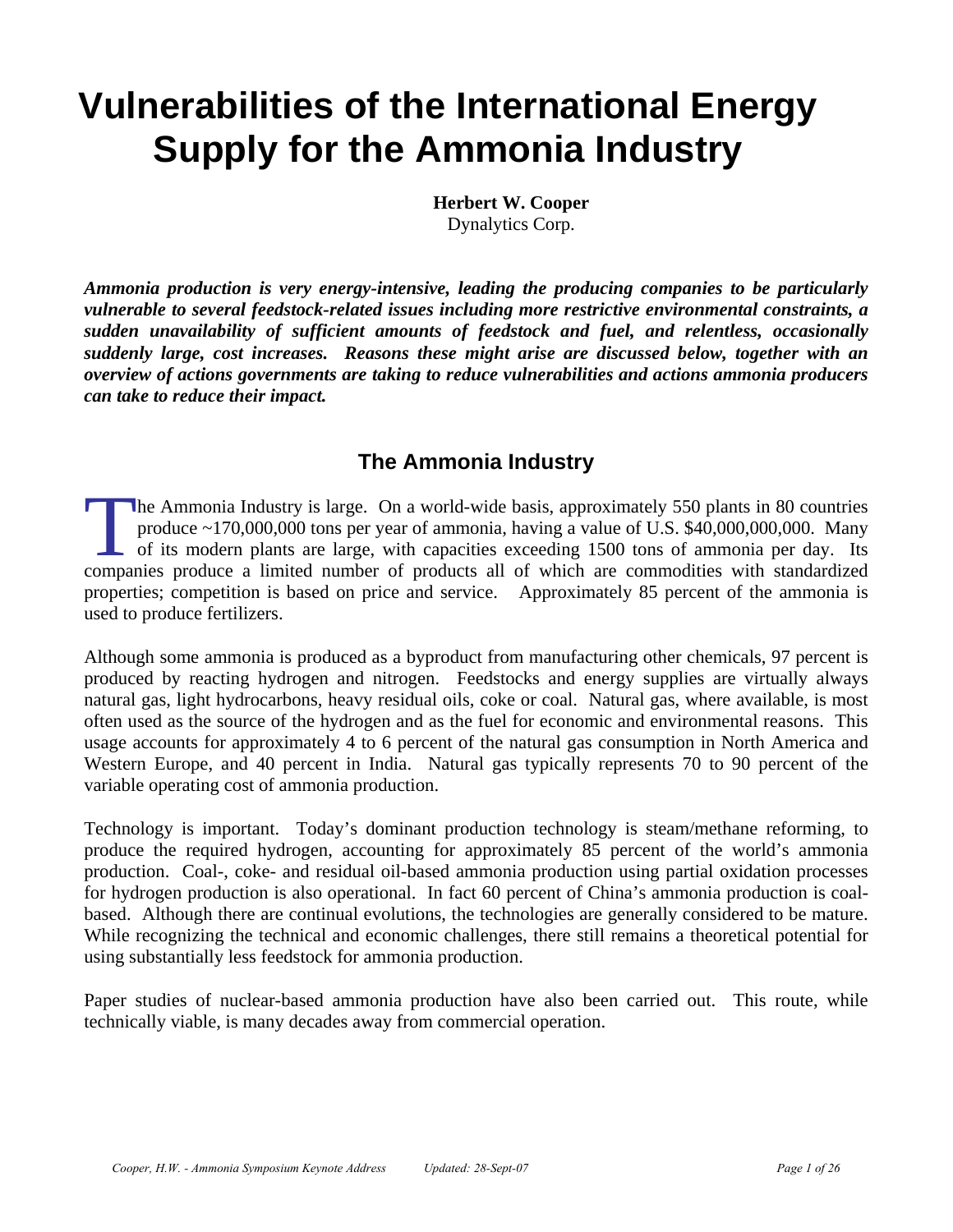## **Energy Issues**

Ammonia production is an international business with respect to sales and to sources of feedstocks and fuels. The producing companies are exposed to many of the same factors all businesses face, such as retaining experienced staff, cyclical and unpredictable product demand, and governmental regulations. They, however, are particularly vulnerable to several feedstock-related issues including more restrictive environmental constraints, a sudden unavailability of sufficient amounts of feedstock and fuel, and relentless, occasionally suddenly large, cost increases.

Today's technology permits ammonia to be economically produced only from coal or hydrocarbons. These primary<sup>1</sup> fuels are produced and sold internationally as commodities from a handful of countries. By far the largest uses of these are for transportation fuels and for space heating, followed by electricity generation. The production of many materials on which modern economies depend is highly energyintensive. These include chemical products and intermediates such as ethylene, ammonia, methanol, chlorine and paper as well as major construction materials such as iron and steel, aluminum and cement. A relatively small fraction of the world's primary energy  $({\sim}6$  percent) is used as a feedstock and energy source for producing these; production of ammonia uses approximately 1 percent of the world's hydrocarbons and coal. While these magnitudes are noticeable, they are relatively small factors in the international gas, oil and coal trade. Understanding the world's energy market is therefore a prerequisite to assessing vulnerabilities the ammonia producers face. Although there are numerous economic interactions, nuclear energy will not be touched on herein; this paper will concentrate on hydrocarbons and coal.

## **The Worldwide Feedstock / Fuel Picture**

#### **Current Fuel Usage**

On an overall basis, the mixture of primary fuels used throughout the world is as follows.<sup>2</sup>

| <b>Primary</b> | <b>Percent of</b> |  |
|----------------|-------------------|--|
| Fuel           | <b>Total Use</b>  |  |
| Oil            | 36.4              |  |
| Coal           | 27.8              |  |
| Gas            | 23.5              |  |
| Nuclear        | 6.3               |  |
| Hydro          | 6.0               |  |

Each country, of course, has its unique primary fuel use profile. In the more developed countries, the largest use (after conversion losses) of primary energy is for transportation, followed by industrial uses, then for residential and commercial buildings. The dominance of transportation needs has led to numerous efforts throughout the world to develop economically viable gas-to-liquids and coal-to-liquids processes.

 $\overline{a}$ 

<sup>1</sup> Primary Fuels are those used directly or converted to other types of energy such as gasoline or electricity 2

<sup>&</sup>lt;sup>2</sup> BP Statistical Review, June 2006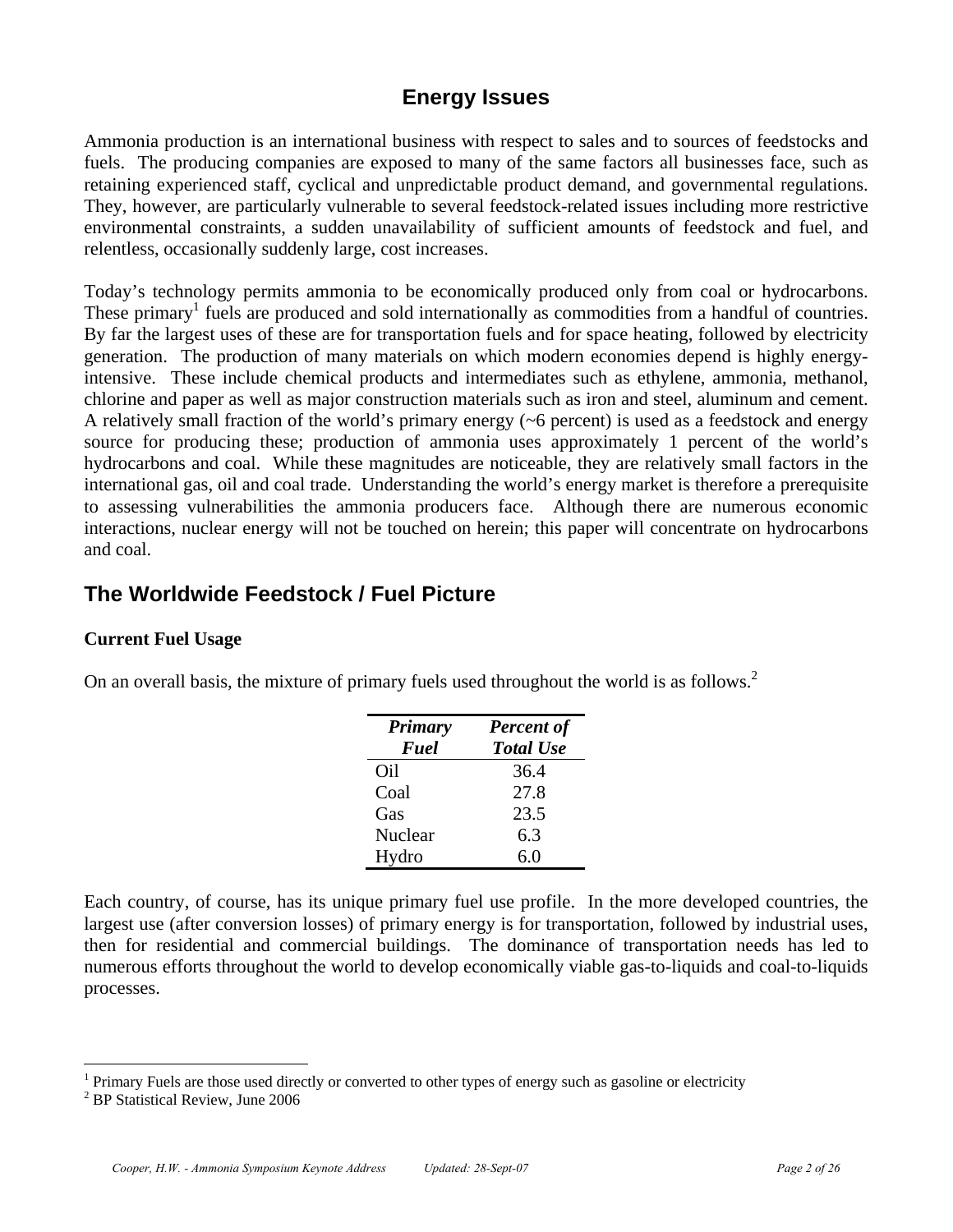#### **Primary Fuel Usage Will Increase**

Many countries' populations are large and growing, their populations are poor (as measured by per capita gross domestic products) and they lack modern society's amenities such as television sets, air conditioning, refrigerators, computers and the like (as measured by per capita electricity generation.) See Table 1 and Figure 1.

| <b>Country</b>       | <b>Population</b> | <b>Annual</b><br><b>Per Capita</b><br><b>Electric</b><br><b>Generation</b><br><b>KWH/</b><br><b>Yr/Person</b> | <b>Annual Per</b><br>Capita<br><b>Gross Domestic</b><br><b>Product</b><br>\$/Yr/Person |
|----------------------|-------------------|---------------------------------------------------------------------------------------------------------------|----------------------------------------------------------------------------------------|
| Canada               | 32,800,000        | 15,879                                                                                                        | 34,446                                                                                 |
| China                | 1,306,300,000     | 1,475                                                                                                         | 1,707                                                                                  |
| India                | 1,095,400,000     | 537                                                                                                           | 812                                                                                    |
| Indonesia            | 245,500,000       | 427                                                                                                           | 1,145                                                                                  |
| Japan                | 127,400,000       | 7,112                                                                                                         | 36,102                                                                                 |
| Mexico               | 107,400,000       | 2,091                                                                                                         | 7,157                                                                                  |
| Nigeria              | 128,800,000       | 140                                                                                                           | 940                                                                                    |
| Pakistan             | 162,400,000       | 459                                                                                                           | 542                                                                                    |
| Russia               | 142,200,000       | 6,200                                                                                                         | 5,371                                                                                  |
| <b>United States</b> | 298,400,000       | 12,455                                                                                                        | 39,538                                                                                 |
| Venezuela            | 25,400,000        | 3,409                                                                                                         | 5,005                                                                                  |

#### **Table 1 Economic Development**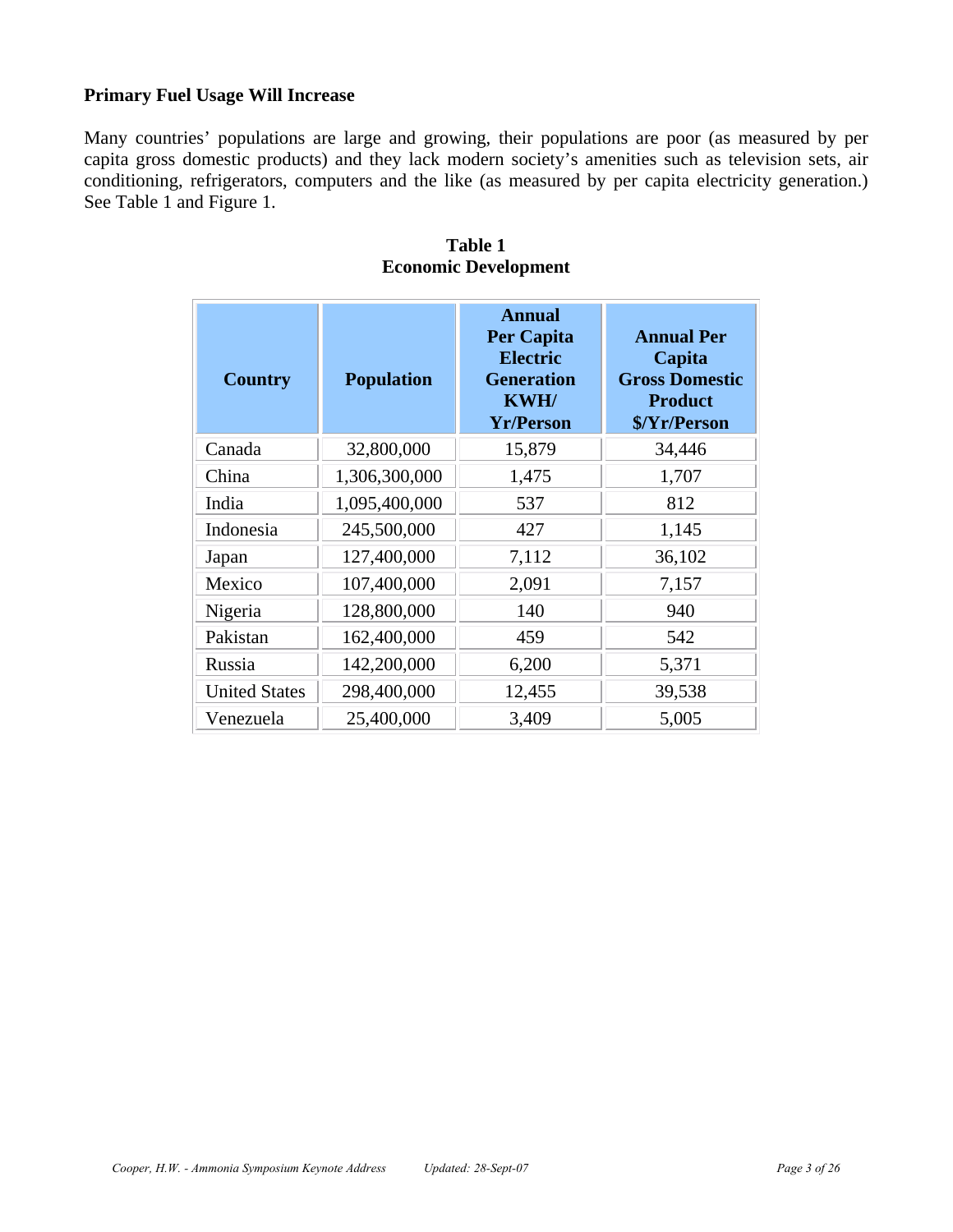

Figure 1 **Gross Domestic Product vs. Electricity Consumption** 

It is certain that world energy use will increase as populations increase. Those of China, India, Indonesia and Pakistan, for example, are increasing at  $0.6$ , 1.7, 1.6 and 2.4 percent annually,<sup>3</sup> leading to an additional 34,300,000 people each year in these countries alone who will need energy. Further, the per capita energy use in developing countries must also increase to provide the higher standard of living people will demand. These factors will certainly affect ammonia producers by leading to increased international competition for fossil and nuclear fuels, while many currently exporting countries will have to use more energy internally, leading to less being available for export.

The international oil trade and shipping profile is undergoing dramatic changes, with China, whose economy grew 9 percent in 2005, becoming a major oil and coal importer. In fact, imports by China have accounted for 40 percent of the increase in oil exports since 2000. India, Indonesia and Pakistan are also countries with growing economies (6.9, 5.5 and 8.4 percent per year increases in gross domestic product, respectively), large populations and currently low per capita energy usages that will undoubtedly increase. Conversely, the member countries of the European Union, unlike most other countries are experiencing strong declines in birthrates. Not a single one (including new members Bulgaria and Romania, but excepting Ireland) is at the 2.1 births per woman that it takes to sustain a population level other than by immigration. Even with a declining population rate, however, the European Union's demand for oil, gas and coal is forecasted to increase by 2.0, 2.7 and 1.7 percent per year, respectively.**<sup>4</sup>**

 $\overline{a}$ 

<sup>3</sup> Population Reference Bureau, Washington, D.C. [www.prb.org]

<sup>4</sup> IEA Forecast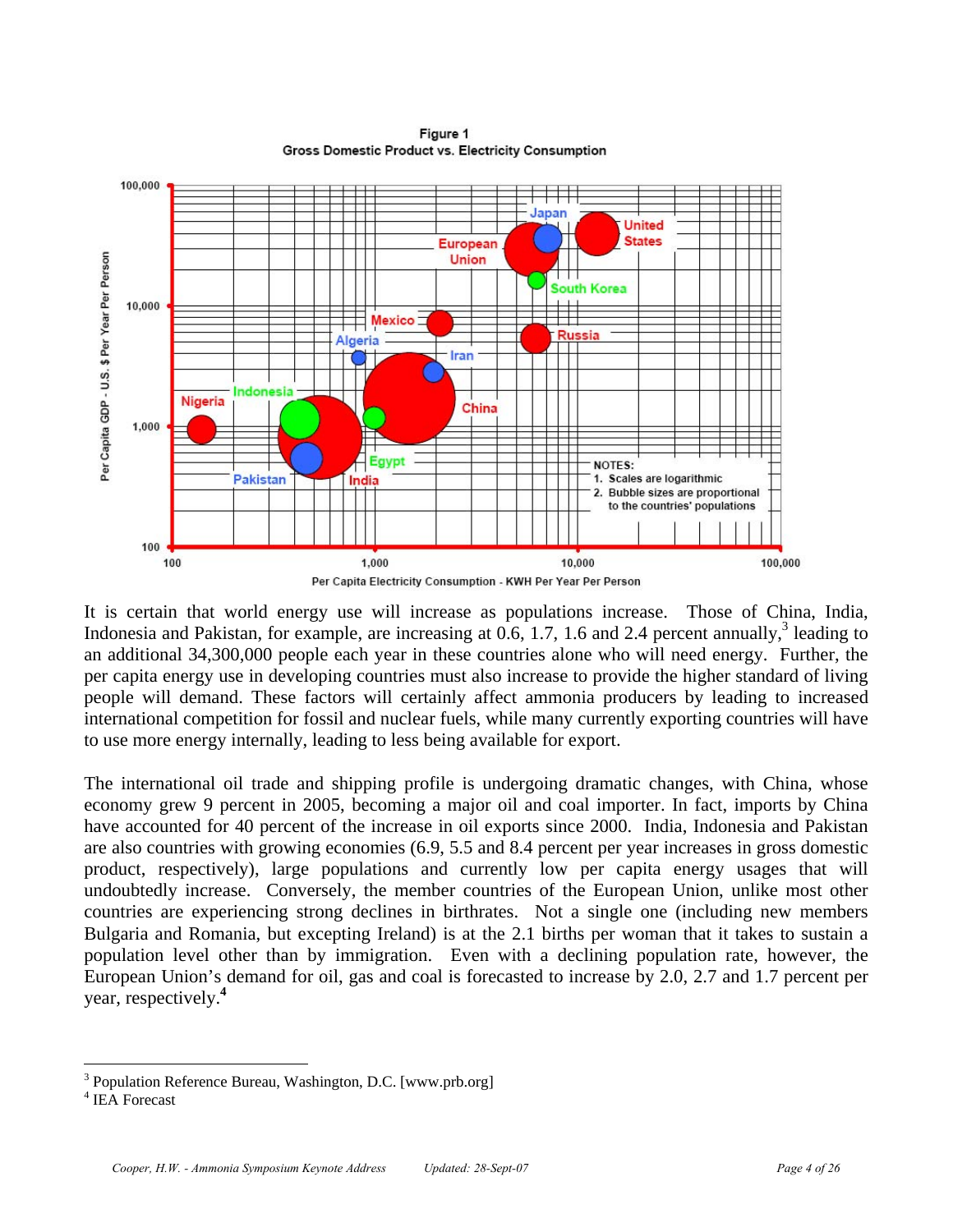## **Fossil Fuel Sources**

Proven gas and oil resources are found throughout the world, as indicated on Figure 2. Relatively few countries, however, have reserves in sufficient quantity, quality, concentration and accessibility to make it economically practical to produce and export them. The most important countries, from an energy viewpoint are listed in Tables 2 and 3, and they are part of a multi-billion dollar international trade business. Importantly, national oil companies, including all of the top ten reserve owners, control 77 percent of the global oil and gas reserves. Implications of this are discussed below.

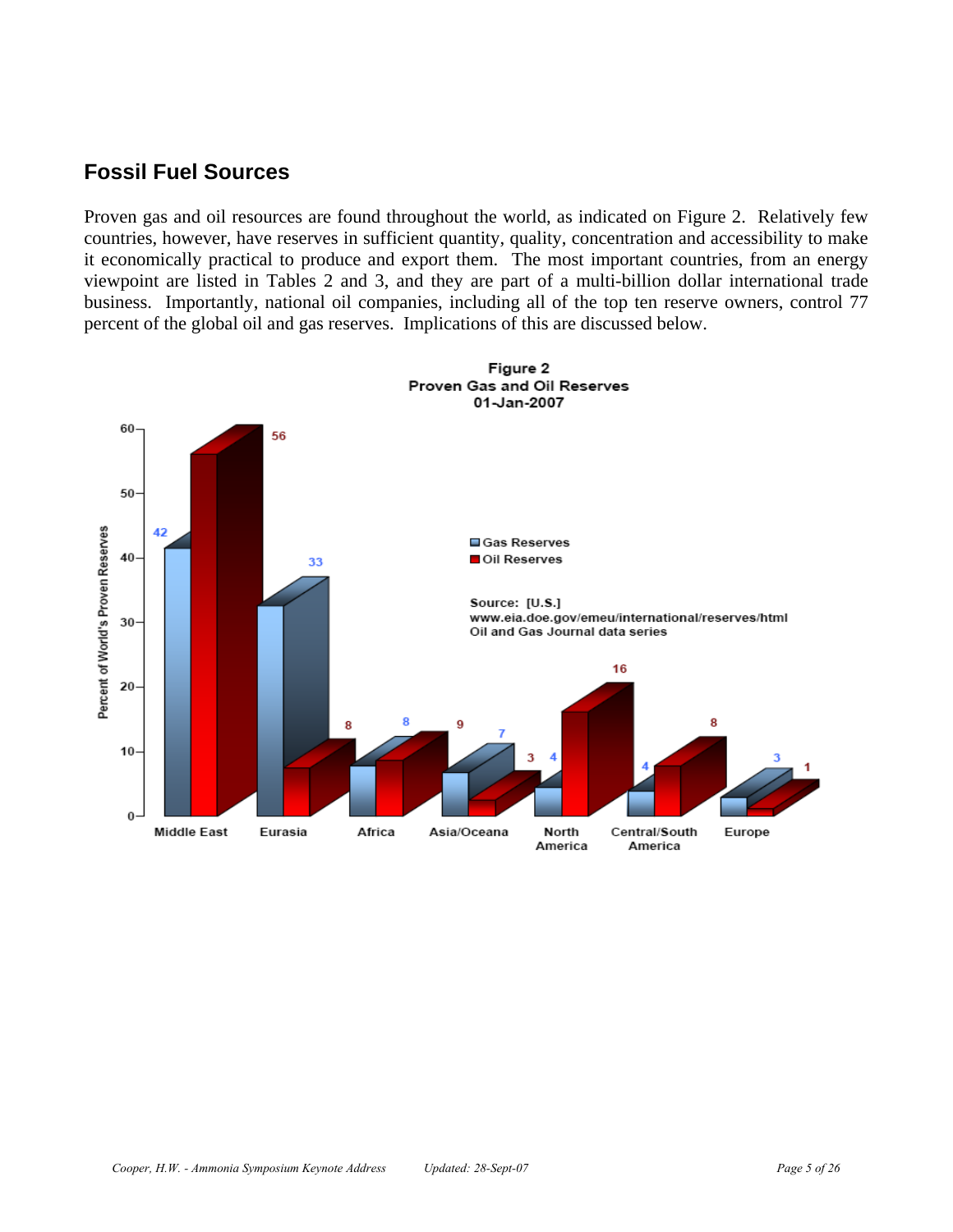| <b>Country</b> | <b>Reserves</b><br><b>Million Barrels</b> | <b>Consumption</b><br><b>Million Barrels</b><br>per Year | <b>Production</b><br><b>Million Barrels</b><br>per Year |
|----------------|-------------------------------------------|----------------------------------------------------------|---------------------------------------------------------|
| Algeria        | 12,300                                    | 103                                                      | 775                                                     |
| Canada         | 178,800                                   | 846                                                      | 1,150                                                   |
| China          | 18,300                                    | 2,518                                                    | 1,389                                                   |
| European Union | 7,527                                     | 5,379                                                    | 1,063                                                   |
| India          | 5,600                                     | 960                                                      | 309                                                     |
| Indonesia      | 4,300                                     | 420                                                      | 403                                                     |
| Iran           | 125,800                                   | 561                                                      | 1,555                                                   |
| Japan          | 59                                        | 1,911                                                    | 46                                                      |
| Mexico         | 12,900                                    | 757                                                      | 1,367                                                   |
| Nigeria        | 36,200                                    | 108                                                      | 895                                                     |
| Pakistan       | 300                                       | 128                                                      | 22                                                      |
| Russia         | 60,000                                    | 1,042                                                    | 3,531                                                   |
| Saudi Arabia   | 259,800                                   | 766                                                      | 3,905                                                   |
| U.S.A.         | 21,900                                    | 7,592                                                    | 2,738                                                   |
| Venezuela      | 79,700                                    | 211                                                      | 1,022                                                   |

**Table 2 Oil Reserves, Production and Consumption**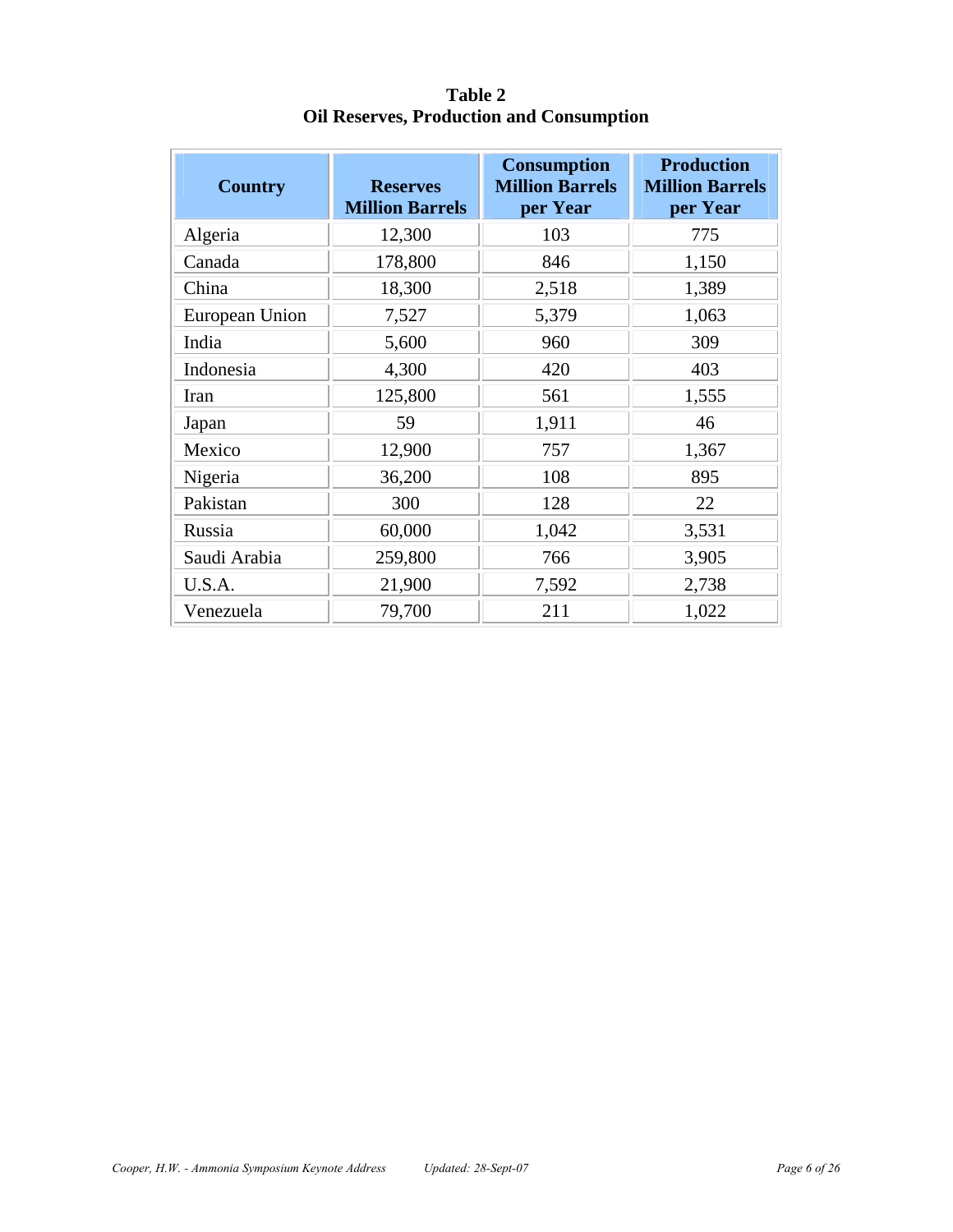| <b>Country</b> | <b>Reserves</b><br><b>Billion Cubic</b><br><b>Meters</b> | <b>Consumption</b><br><b>Billion Cubic</b><br><b>Meters</b> per<br>Year | <b>Production</b><br><b>Billion Cubic</b><br><b>Meters</b> per<br>Year |
|----------------|----------------------------------------------------------|-------------------------------------------------------------------------|------------------------------------------------------------------------|
| Algeria        | 5,177                                                    | 21.8                                                                    | 89.6                                                                   |
| Canada         | 1,812                                                    | 102.8                                                                   | 208.1                                                                  |
| China          | 1,706                                                    | 43.2                                                                    | 44.8                                                                   |
| European Union | 3,640                                                    | 546.5                                                                   | 263.2                                                                  |
| India          | 1,217                                                    | 34.9                                                                    | 31.9                                                                   |
| Indonesia      | 3,131                                                    | 41.6                                                                    | 86.4                                                                   |
| Iran           | 30,090                                                   | 89.3                                                                    | 89.6                                                                   |
| Japan          | 44.8                                                     | 94.4                                                                    | 3.3                                                                    |
| Mexico         | 512.2                                                    | 57.0                                                                    | 48.0                                                                   |
| Nigeria        | 5,826                                                    | 10.4                                                                    | 25.6                                                                   |
| Pakistan       | 903                                                      | 31.0                                                                    | 31.0                                                                   |
| Russia         | 53,780                                                   | 512.2                                                                   | 726.7                                                                  |
| Saudi Arabia   | 7,680                                                    | 74.3                                                                    | 74.3                                                                   |
| U.S.A.         | 6,051                                                    | 717.1                                                                   | 605.1                                                                  |
| Venezuela      | 4,847                                                    | 30.8                                                                    | 30.8                                                                   |

**Table 3 Gas Reserves, Production and Consumption** 

Note: Multiply cubic meters by 0.03201 to obtain cubic feet

#### **Renewable Energies**

Although their direct role in the ammonia industry is currently miniscule, renewable energies do have noticeable indirect effects on the world's demand for fossil fuels. They are therefore briefly touched on in the following.

Renewable energy is a growing, but still quite minor, factor in the world's energy system. Many States in the United States require utility companies to generate increasing amounts of electricity from renewable fuels. The European Union, as another example, has set a specific target<sup>5</sup> of increasing the share of green electricity from 14 percent in 1997 to 22 percent in 2010.

**Biofuels:** Throughout much of the world biomass (wood waste, straw, animal and vegetable wastes) are used. Use of these, with appropriate pollution control technologies, is being encouraged to reduce net  $CO<sub>2</sub>$  emissions.

Ethanol is increasingly being blended with gasoline to produce gasohol that is purported to promote cleaner combustion in engines and reduce greenhouse gas emissions. Most importantly, in the United

 $\overline{a}$ 5 Directive 201/77/EC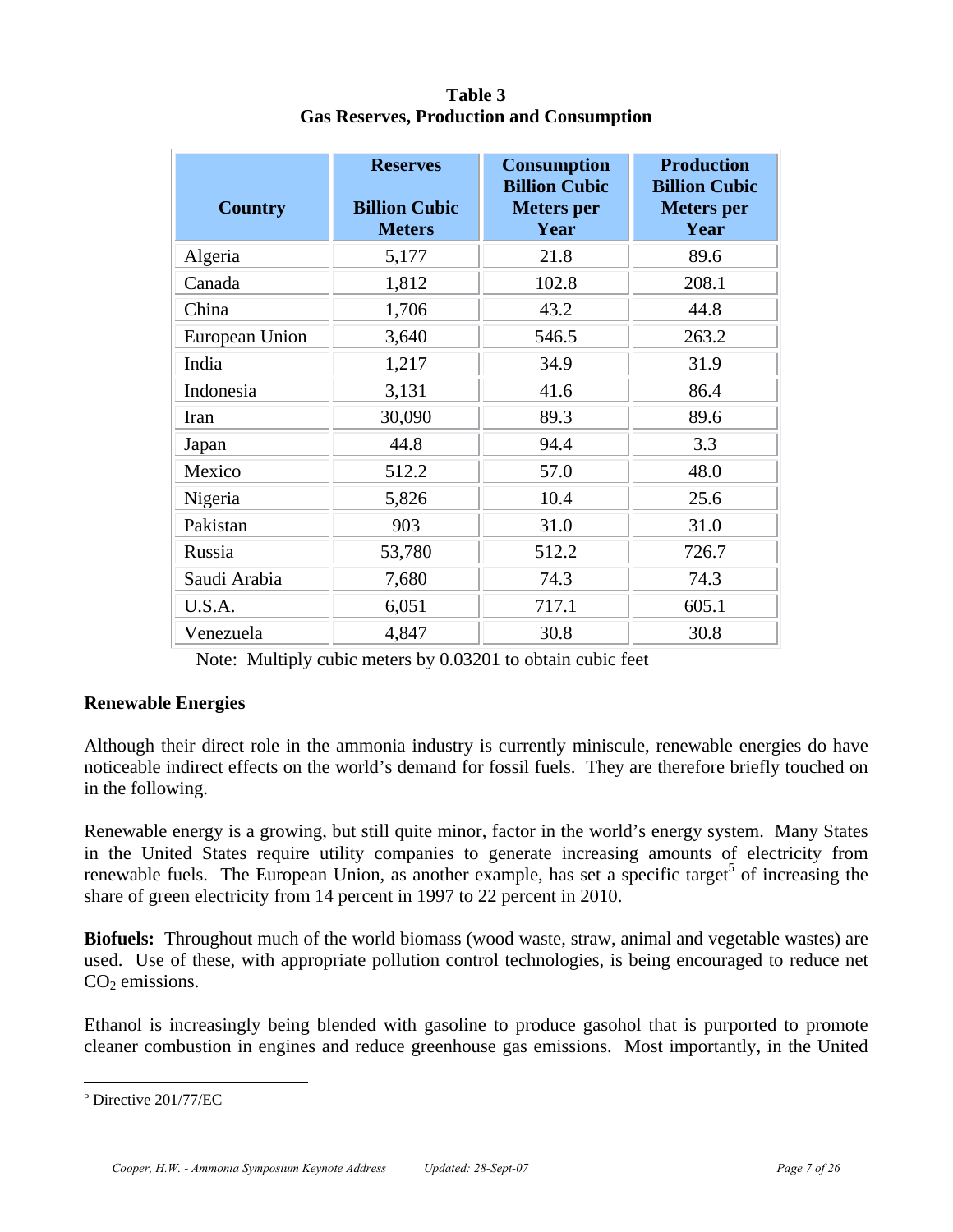States it is largely produced from corn therefore yielding additional revenues to farmers in a few States. These have led to politically inspired tax credits<sup>6</sup> and mandates to use corn-based ethanol in gasohol leading this to be a rapidly growing fuel additive. During 2006 the United States produced 4.85 billion gallons from corn. Ethanol may be obtained more economically from other cellulosic materials such as sugar cane grown in appropriate climates. Brazil, a major producer of ethanol from sugar cane, produced 4.80 billion gallons from sugar cane during 2006.

One major positive outcome, for ammonia producers, of the drive to increase production of biofuels will be an increase in the demand for fertilizers, and therefore an increased demand for their ammonia. This is, however, already being partially offset by increases in food prices as land, farmers, corn and sugar cane are diverted from food production to ethanol production.

**Other Renewables:** Hydropower is a major source of electricity throughout the world. It, however, leads to many difficult environmental and social problems and therefore, with the exception of China, will not have an important role in new electrical generation for many years. Geothermal energy, solar and wind energy sources, although increasingly used, will also not have major roles in the energy picture for many years.

**Coal:** Although coal is widely scattered throughout the world, 81 percent of the currently economically recoverable reserves are found in six countries; the United States (27 percent), Russia (17 percent), China (13 percent) and India (10 percent), Australia (9 percent) and South Africa (5 percent.)

The use of coal has declined very substantially in Western and Eastern Europe. The European Union, as a whole, is nevertheless a net importer of coal for producing electricity and steel. Although China has vast coal reserves, their use has increased and it has become a net coal importer. India, likewise, has large coal reserves, but is also a net importer.

The coal mining industry is experiencing various problems related to production such as improving safety performance and shortages of specialized equipment. The major long-term issue is environmental performance. Combustion of coal unfortunately produces 80 percent more carbon dioxide (a greenhouse gas) per unit of energy than from natural gas and 20 percent more than from residual fuel oil. Much theoretical and research effort is underway to develop practical processes to capture and sequester carbon dioxide; to date, however, except for a few applications to enhanced oil recovery<sup>7</sup> no large-scale processes have been shown to be technically or economically practical. Additionally, there are increasing requirements for removing mercury from flue gases to extremely low levels. Targets can be technically met, but at high operating costs ranging between \$8,380 and \$153,300 per kg of mercury removed (\$3,810 to \$69,500 per pound) at 70 percent removal.<sup>8</sup>

#### **Energy Imports and Exports**

 $\overline{a}$ 

**Crude Oil:** As a group, the OPEC countries have the world's largest hydrocarbon reserves and are the largest exporters, producing approximately 30 million barrels per day or 40 percent of the world's total crude oil supply; non-OPEC oil and gas-liquids production is at approximately 50 million barrels per day. As critical as OPEC is however, crude oil and hydrocarbon products are produced and marketed by

<sup>&</sup>lt;sup>6</sup> Currently (March 2007) U.S. \$0.51 per gallon in the U.S., and an import duty of U.S. \$0.54 per gallon

Weyburn project in Canada, Schliepner field in North Sea, In Salah project in Algeria, Louden Field, Illinois U.S.  $^{8}$  U.S. Department of Fraggy: Clean Cael today, James 68, fall 2006 n. 8

U.S. Department of Energy, Clean Coal today, Issue 68, fall 2006, p. 8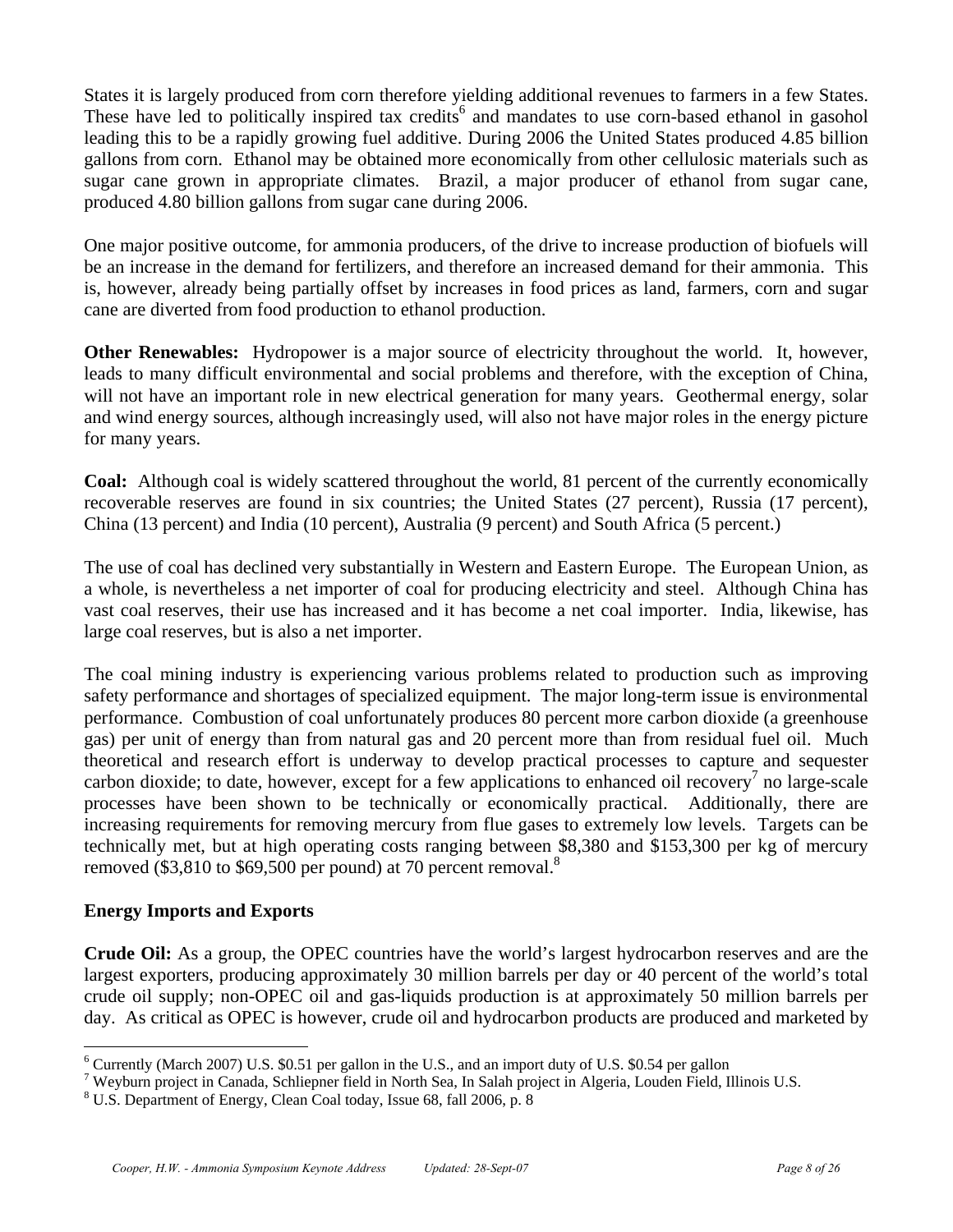many other countries. Importantly, these include Canada, Mexico, Norway, Oman and Russia, none of which are members of OPEC.

**Natural Gas:** Many countries with large and/or growing economies are net importers of natural gas. These include member states of The European Union which imports approximately 53 percent of its gas needs. Of the imports, 40 percent comes from Russia, 30 percent from Algeria and 25 percent from Norway. The United States is also a net importer of natural gas, only producing 85 percent of its demand. Gas extracted from gas shale and coal beds, termed "unconventional gas" is becoming an increasingly large factor; it now represents 16 percent of U.S. production. The shortfall was compensated for by importing gas, primarily from Canada.

**Liquefied Natural Gas:** Liquefying natural gas is only a way to way to help lower the cost of transporting it; it does not increase the amount of available gas. Liquefied natural gas (LNG) production, now approximately 180 million tons per year, is the fastest growing segment of the energy sector throughout the world, averaging 14 percent per year. The world's major LNG producing countries are Qatar, Indonesia, Malaysia, Algeria and Australia, and significant new liquefaction facilities are under construction in several countries including Equatorial Guinea, Iran, Norway, Russia and Yemen. The major destinations for the product are the European Union, North American and Asian markets; Japan and Korea have been completely dependent on LNG imports for many years. Unlike natural gas delivered by pipelines, LNG delivered by ships can be readily diverted to another destination for operational or financial reasons, subject to meeting navigational constraints, obtaining an unloading time window, securing gasification, pipeline and storage capacities at the intended terminal, and obtaining regulatory approvals. Scheduling operations of a multiple-user terminal is quite complex.

#### **Have Crude Oil And Natural Gas Production Rates Peaked?**

While there is general agreement that hydrocarbon production will eventually peak, or has already peaked, there is much controversy about the timing of the peak and the subsequent rate of decline. Certainly, crude oil production from Prudhoe Bay in the United States has fallen by approximately 5.4 percent per year since  $1988$ , from the North Sea by approximately 5.9 percent per year since  $1999$ ,<sup>10</sup> from the Oseberg complex on the Norwegian Continental Shelf by 6 percent per year since  $1996$ <sup>11</sup> from Oman's giant Yibal oilfield by approximately 60 percent since  $1997$ ,<sup>12</sup> and from the Samotlor and Romashkino fields in Russia by 83 percent and 90 percent, respectively, since the late 1970s<sup>13</sup> and from the UK's Continental shelf by 6 percent from 2005 to 2006.<sup>14</sup> Gas production from wells that were active within the continental United States in 1999 has fallen by more than 50 percent.<sup>15</sup> There are many more examples of declining production.

1

<sup>9</sup> Calculated from data presented in Energy Information Administration, Office of Oil and Gas, U.S. Department of Energy, Future Oil Production for the Alaska North Slope, May, 2001

<sup>&</sup>lt;sup>10</sup> U.S. Department of Energy, Country Analysis Brief - North Sea, August 2004

 $11$  Calculated from data presented in Energy Information Administration, Country Analysis Briefs – Norway, August 2005, p. 3

Department of Energy, Future Oil Production for the Alaska North Slope, May, 2001

<sup>&</sup>lt;sup>12</sup> Gerth, J. and S. Labaton, Oman's Oil Yield Long in Decline, Shell Data Show, New York Times, 2004/04/08

<sup>&</sup>lt;sup>13</sup> Laherrere, J., Estimates of Oil Reserves, International Energy Workshop, Laxenburg, June 19, 2001

<sup>14</sup> Oil & Gas Journal, March 12, 2007, p. 25

<sup>&</sup>lt;sup>15</sup> Oil & Gas Financial Journal, March 2007, p. 14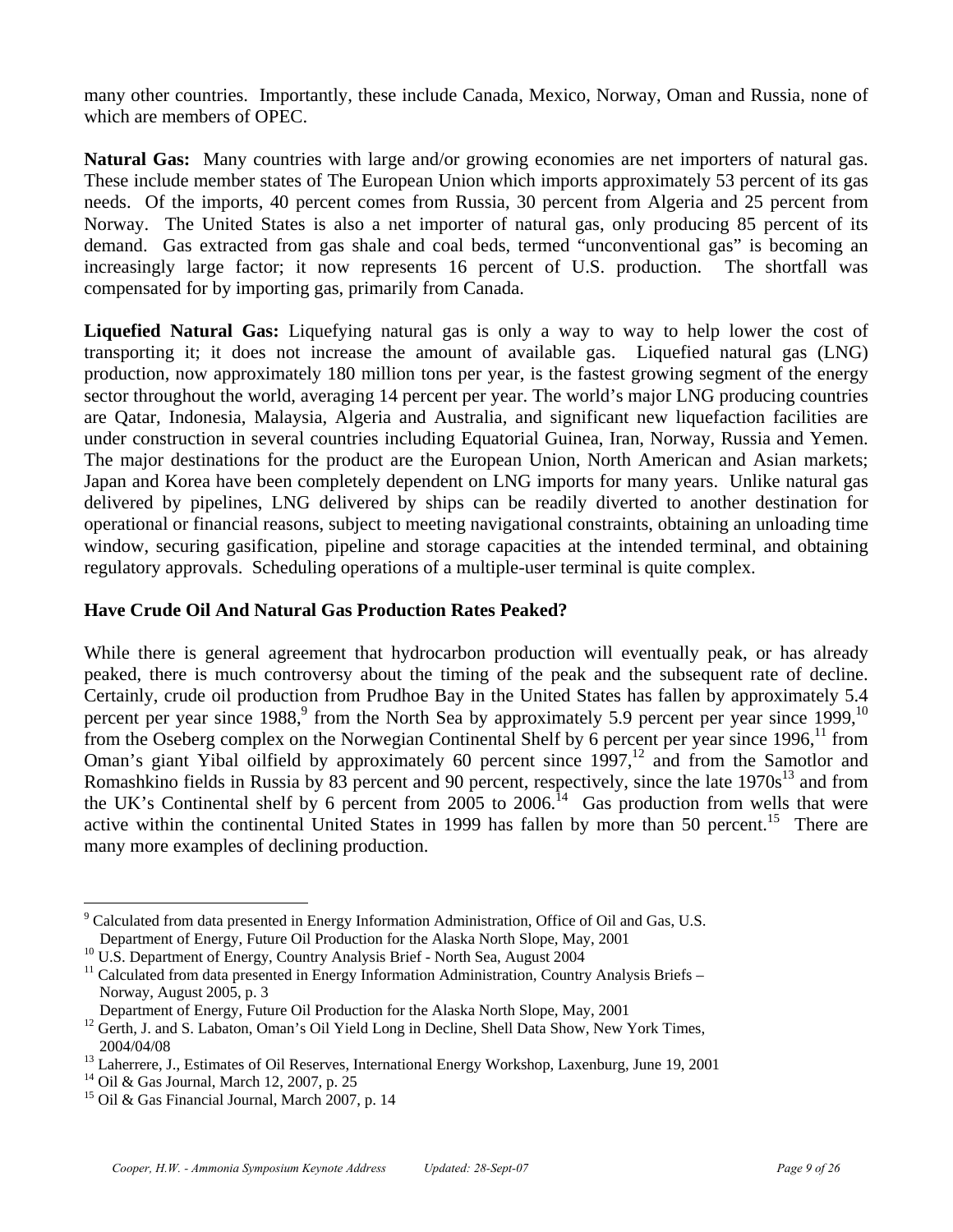Although there is only a 36 percent success rate in making commercially viable discoveries, upcoming increases in the world's oil and gas supply from new discoveries will nevertheless partially offset these declines. In addition to increased supply from new sources, technological advances in extraction practices and reservoir control have increased production and recovery of a reservoir's oil-in-place. Importantly, technology improvements are not considered in the well known Hubert's predictive methodology.<sup>16</sup> A recent analysis<sup>17</sup> of actual production data shows very poor agreement between reality and predictions based on Hubert's technique. Predictions consistently understated, by 50 to 80 percent, the amount of oil that can be recovered from two large U.S. oil basins for which there are many decades of data.

Production of any nonrenewable material such as crude oil or natural gas comes initially from the sources that are easiest and most economical to develop and then, as these are depleted, from sources that are more remote, deeper and in increasingly harsh environments, and/or by use of more complex technologies. In time technological and economic barriers to developing underutilized sources of fuels such as sub-sea hydrates will be overcome. This will, however, not occur within the immediate future that is the focus of this presentation. The world will not "run out" of oil or gas in the foreseeable future; prices will simply increase, perhaps dramatically, to compensate for higher extraction, transportation and refining costs.

## **The Energy-Related Issues**

#### **Supply Chain Vulnerabilities**

The supply chain for providing feedstocks and energy to ammonia producers includes the following links. Damage of any link damages the entire chain.

- o Extraction of crude oil / gas / coal
- o Storage of crude material and then refined products
- o Transportation of crude oil / gas / coal to refinery / fuel processor, and then transportation of the refined products
- o Refining / fuel processing

 $\overline{a}$ 

These links may be damaged by many events within the categories discussed below.

#### **Strikes, Anti-Governmental Actions and International Disputes**

Refineries and pipelines have been shut down by strikes and protests due to economic disparities in many countries including Bolivia, Mexico and Venezuela. In September 2007, for example, saboteurs blew up a liquid propane and four natural gas pipelines in Mexico, affecting 25 percent of Mexico's gas supply. These high visibility criminal activities affect thousands of businesses and employees and cost hundreds of millions of dollars.

Anti-government protests, violent civil wars and separatist movements, and inter-ethnic tensions are prevalent in Algeria, Chechnya, Georgia, Indonesia, Iran, Iraq, Nigeria, Pakistan and Sudan. Several

<sup>&</sup>lt;sup>16</sup> Hubbert, M.K,, Energy from Fossil Fuels, Science, February 4, 1949, p. 103

<sup>&</sup>lt;sup>17</sup> Nehring, Richard, Hubert's Unreliability, Oil & Gas Journal, April 3 2006, April 17 2006, April 24, 2006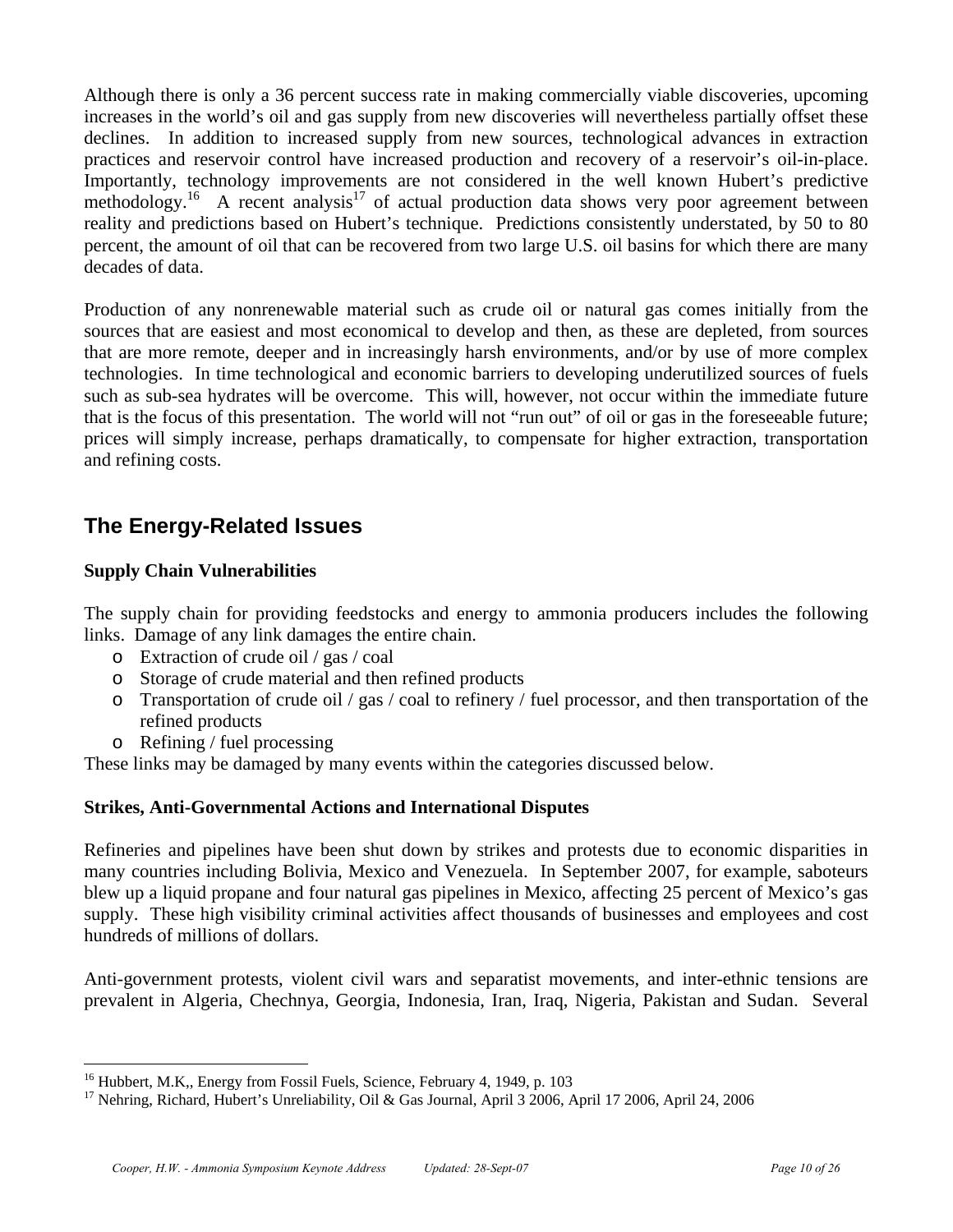unresolved boundary disputes are potentially serious problems in the Far East, the Mideast, Eurasia and North Africa.

#### **Natural Disasters**

Floods and severe thunderstorms routinely interfere with railroad shipments of coal and oil. Hurricanes and cyclones certainly cause much damage to the fuel chain. Hurricanes Ivan, Katrina and Rita struck the major gas and oil producing and processing regions of the United States, leading to massive losses and shut-ins. Similarly, during 2006 there were precautionary suspensions of oil and gas production in Australia due to cyclones Claire and Hubert. Enormous powerful cyclones in the Mideast are unusual, but do occasionally occur. Cyclone Gona, for example, struck the Arabian Sea in June 2007 with wind speeds of 213 km/h (133 MPH), wave heights of 12 meters (40 feet.) It missed major offshore oil fields in the Persian Gulf but led to the shutdown of Omani ports and refueling operations in the United Arab Emirates. If its path were only slightly further north, the damage to Mideast production facilities would have been quite severe.

Unusually cold weather can also lead to fuel supply disruptions on an international basis. In mid-January 2005, temperatures in Russia and Eastern Europe fell to -29<sup>o</sup>C to -34<sup>o</sup>C (-20<sup>o</sup>F to -30<sup>o</sup>F), the coldest since 1927, and demand for gas naturally rose. Attempting to cope with its own internal needs and weather-related production difficulties, Russia had to reduce its exports to various European countries by 5 to 20 percent.

Earthquakes and tsunamis are potential disasters that will probably cause major problems to the world's energy chain. Indonesia, for example, provides Singapore with 600 million cubic feet of gas per day through sub-sea pipelines, is the world's first or second largest LNG exporter, and the second largest coal exporter. It experienced a series of earthquakes off of its western border in September which fortunately were relatively minor, and also fortunately did not affect the Straits of Malacca. But it points to a vulnerability to natural and uncontrollable events.

#### **Accidents**

Ammonia plants handle feedstocks, fuels, products and byproducts that are explosive, flammable, toxic and corrosive, and production is carried out at high temperatures and pressures. They nevertheless have an unusually good safety record, brought about in large part by their managements' willingness to share "lessons learned" and "best practices' at meetings and symposia, and in various publications.

The hydrocarbon supply chain is subject to occasional accidents, notably including fires at refineries or pipelines. Additionally, ocean-going shipments of crude oil or LNG flowing through crowded narrow passages such as the Bosporus between the Black Sea and the Mediterranean Sea via the Aegean Sea are vulnerable to accidents.

#### **Fuel Processing**

Newly produced crude oils often contain high percentages of sulfur and therefore can not be processed in many refineries. Although distillation capacity has been increased throughout the world, desulphurization capacities in refineries definitely remain as constraints. Other problems with many newly produced crude oils include high amounts of water and salts which can overwhelm crude oil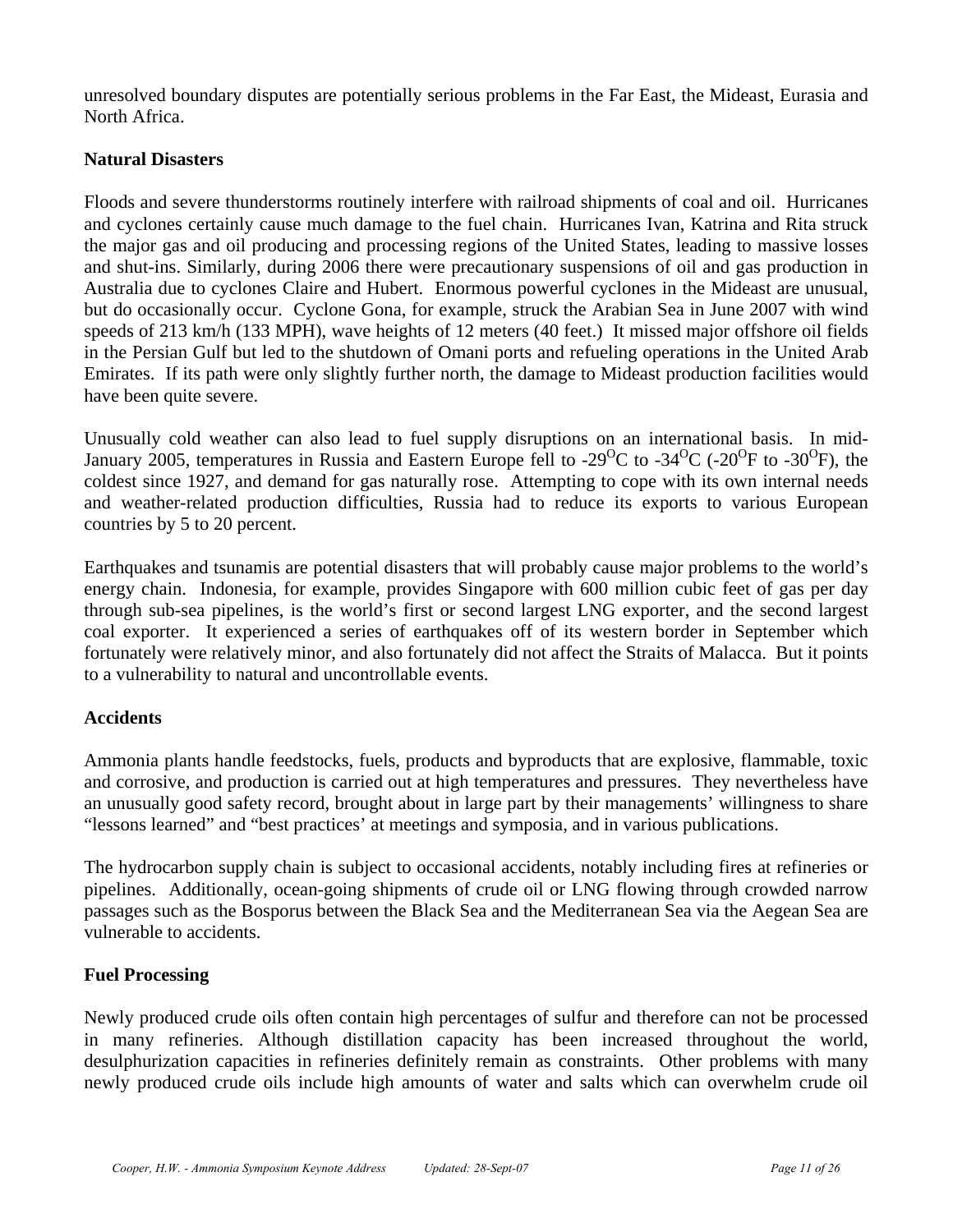desalters, and high acid contents, leading to unacceptable corrosion rates. These and other problems limit the usefulness of many crude oils.

Additionally, refineries throughout the world are operating near 95 percent of their capacities, which leaves little room for accommodating problems. A simultaneous outage of two or three of the larger refineries would seriously reduce the availability of liquid fuels, causing higher costs to ripple throughout the energy supply chain to the gas sector and then onward to chemical, including ammonia, plants.

#### **Fuel Transportation**

Although promising new oil and gas fields continue to be discovered throughout the world, often in remote and harsh locations, they will be useless unless their raw products can be moved to refineries. Crude oil and liquid products are transported from the oil wells to refineries by combinations of pipelines and ocean-going tankers, and to a smaller extent by trucks, railroads and barges. Each mode has a critical role.

Although the international shipping industry has a history of boom and bust cycles, it appears that trans ocean shipping will not be a weak link in the energy supply chain in the near future.

**Pipelines:** Pipeline transportation is extremely important and usually the only economically feasible possibility for moving large amounts of crude oil or gas from interior wells to ports. These frequently transport between 400,000 and 1,000,000 barrels of oil per day and cross several countries. From both economic and geopolitical perspectives, control of pipelines is at least as important as controlling oil and gas wells and refineries. Major oil pipelines connect Western Siberia to the Gulf of Finland, Kazakhstan's Northern Caspian Sea basin to Novorossiysk on the Black Sea, Kazakhstan to Western China, Azerbaijan to the Eastern Mediterranean coast of Turkey.

Natural gas is also transported internationally and within most countries through a series of large pipelines that often carry 80 million cubic meters (2.8 billion cubic feet) per day. Currently, the world's largest gas exporter, Russia, delivers gas to European customers using pipelines that pass through Ukraine, Belarus and Turkey. Gazprom and its partners have started construction of the *Nord Stream Pipeline* that will connect an existing Russian gas pipeline network to the port of Vyborg on the Gulf of Finland, then pass under the Gulf and the Black Sea to Greifswald in Northeastern Germany. An important strategic consideration for Russia is that this route bypasses Belarus, Estonia, Poland, Latvia, Lithuania and Ukraine.

Continental Europe also receives large amounts of natural gas via pipeline from two other sources. *The Enrico Mattei Pipeline*, (formerly the Trans-Mediterranean (Transmed) Pipeline) carries natural gas from Algeria via Tunisia, passing under the Mediterranean Sea to Sicily and then to mainland Italy. The *Pedro Duran Farell (PDF) Pipeline*, (formerly the Maghreb-Europe Gas (MEG) Pipeline) carries natural from Algeria via Morocco, passing under the Strait of Gibraltar to Cordoba, Spain.

Additionally, Norway delivers gas through France to Calahorra Spain through the *Trans-Pyrenean Pipeline.* It also delivers gas to the United Kingdom through the new *Langeled Pipeline* which originates in Nyhamna, Norway and terminates at Easington, UK. The 1,200 kilometer (745 mile) long pipeline is the longest offshore unit ever constructed and will provide 20 percent of the UK's consumption.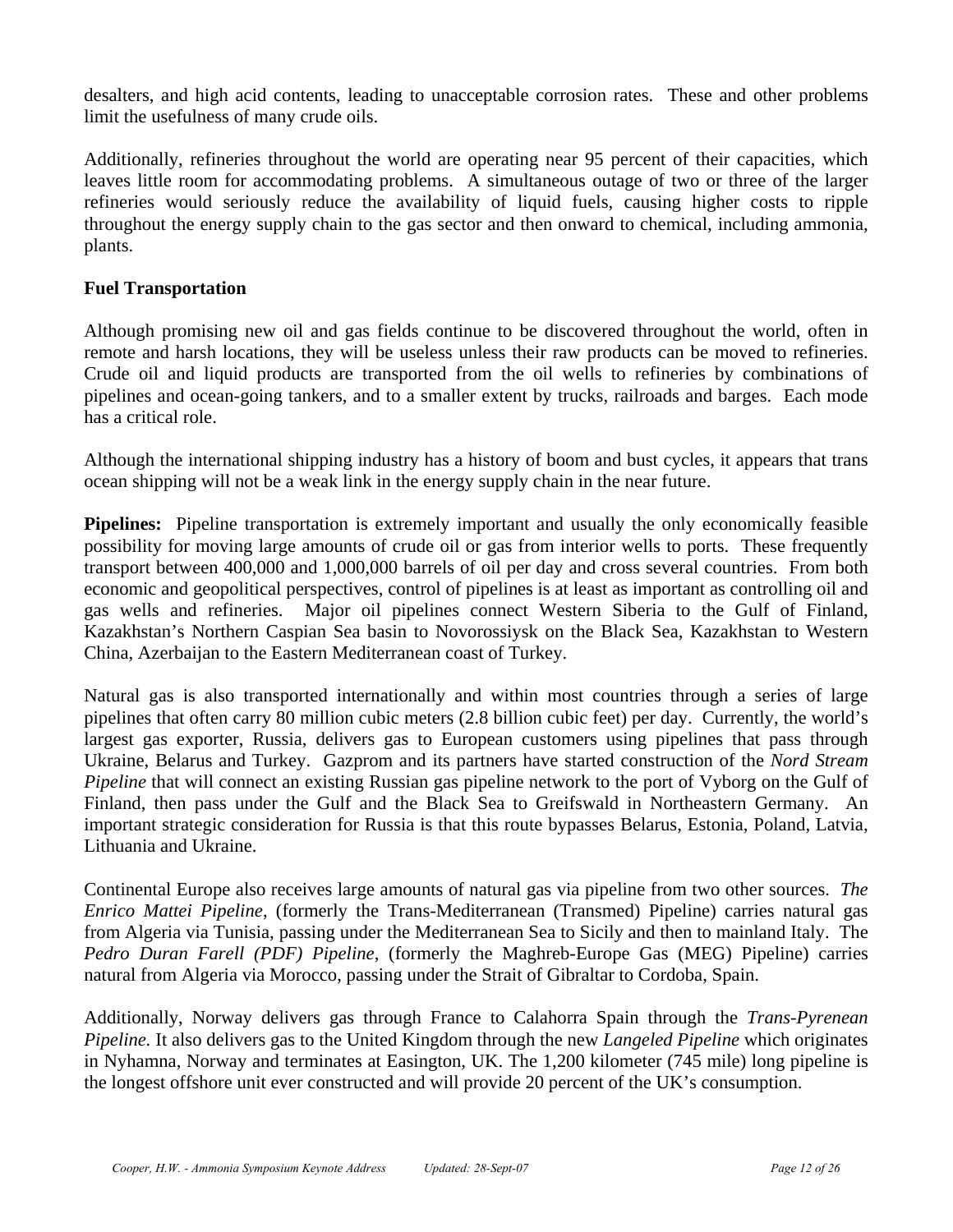An important issue from an energy security viewpoint is that some of these pipelines bypass Russia and some do not. Several additional new pipelines are actively being considered throughout the world. Many, such as the proposed Nabucco gas pipeline, have strong geopolitical and economic components. This particular one would bring gas from Azerbaijan through Romania, Bulgaria and Turkey to Austria. Since it would reduce dependence on Russia, Gazprom naturally opposes it, favoring an extension of its Blue Stream Pipeline to transport gas through the Balkans to Hungary.

North America is one of the few regions in which pipelines are not currently a major constraint. This may change in the future as demand increases.

#### **Terrorist Attacks**

A relatively new concern is that a terrorist group will deliberately interfere with production and/or international transportation of fuel. Given its importance to the world's economy and indeed civilization itself, it is a tempting target for fanatical groups. Many international terrorist groups have indicated that they consider all Westerners and their properties to be legitimate targets, and in fact have proclaimed it a duty to attack them.

Components of the energy infrastructure have, in fact, been sabotaged by terrorist attacks in many countries notably including Kuwait, Nigeria, Pakistan, Saudi Kingdom and Yemen. Damage to the subsea pipelines such as those that bring gas from Algeria and Russia to Europe could be difficult and timeconsuming to repair. There was, in fact, an explosion in the sub-sea TransMed Pipeline in 1997 that has been labeled as a terrorist act. Very little detailed information has been made public, but it is estimated that the gas flow to Italy through this pipeline was interrupted for 45 days.

Russia has become an important crude oil supplier to Asia and Europe, with major terminals at Primorsk on the Baltic Sea, Novorossiysk and South Ozerereyevka, both on the Black Sea, Pivdenny near Odessa, Poland, and several smaller facilities. Loss of any one of these would have serious adverse impacts on the European, Asian and Russian economies.

Various international agencies have identified many locations as critical to the world-wide flow of oil, coal and many other items; Table 4 presents six of them. These have narrow inlets/outlets that could be blocked by accidents or terrorist attacks. If they were closed the economic result would be staggering. Costs of shipping, security and insurance would undoubtedly greatly increase, driving up costs substantially.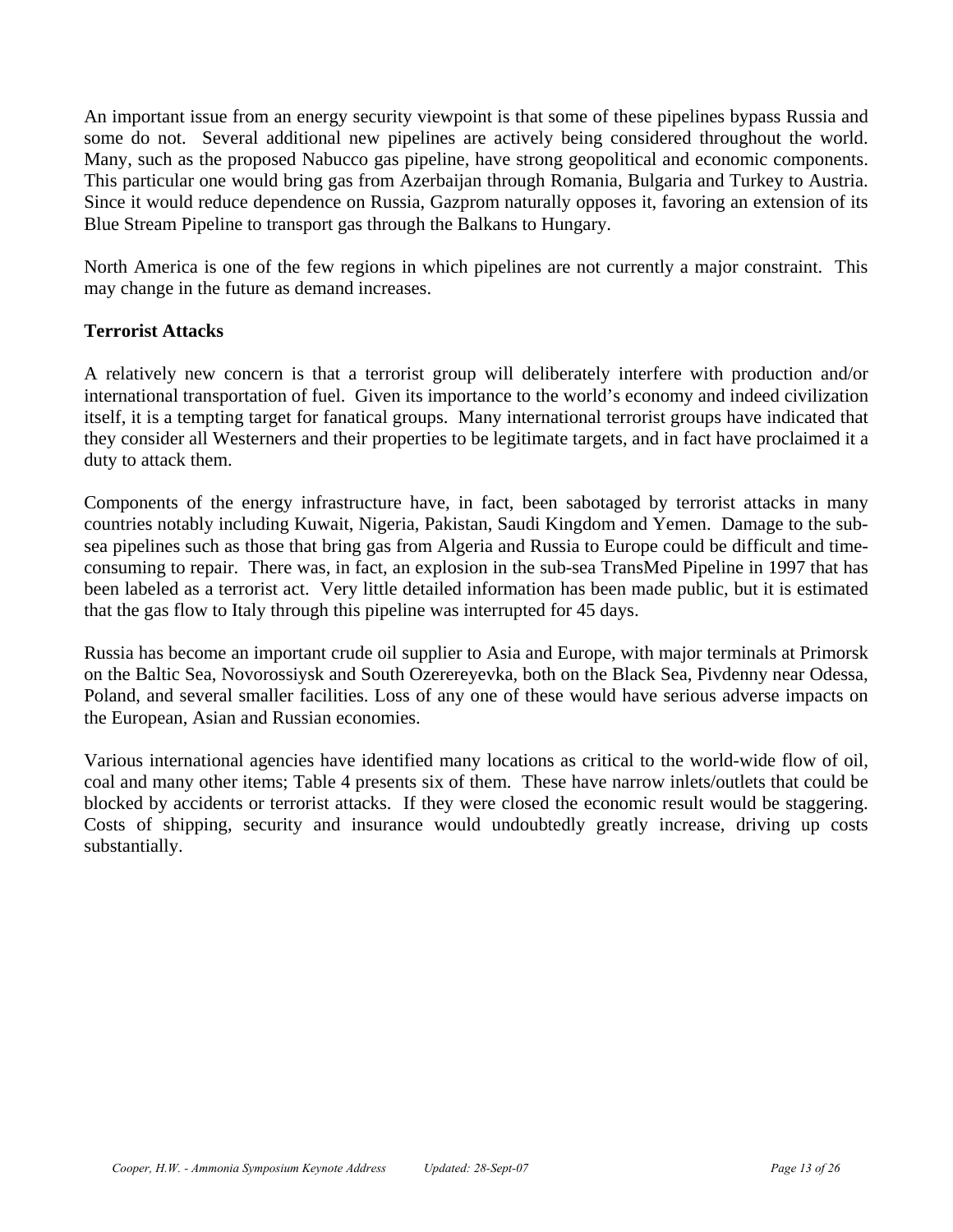| <b>Chokepoint</b>                  | <b>Location</b>                                    | From /<br>T <sub>0</sub> | To/<br><b>From</b>                 | $MM19$ Barrels<br>Per Day |
|------------------------------------|----------------------------------------------------|--------------------------|------------------------------------|---------------------------|
| <b>Strait of Hormuz</b>            | Oman / Iran                                        | Persian<br>Gulf          | Gulf of Oman<br>(Arabian Sea)      | $16.5 - 17.0$             |
| <b>Strait of Malacca</b>           | Malaysia /<br>Singapore                            | Indian<br>Ocean          | South China Sea<br>(Pacific Ocean) | 11.7                      |
| Bab el-Mandab                      | Djibouti $\overline{\phantom{a}}$<br>Eritrea/Yemen | Red Sea                  | Gulf of Aden<br>(Arabian Sea)      | 3.0                       |
| Bosporus/Turkish<br><b>Straits</b> | Turkey                                             | <b>Black</b><br>Sea      | Mediterranean Sea                  | 3.1                       |
| <b>Suez Canal</b>                  | Egypt                                              | Red Sea                  | Mediterranean Sea                  | 1.7                       |
| Panama Canal                       | Panama                                             | Pacific<br>Ocean         | Caribbean Sea<br>(Atlantic Ocean)  | 0.5                       |

**Table 4 Crude Oil Shipping Chokepoints18**

Loss of any of the first three of these chokepoint routes could not be accommodated by simply diverting tankers to the Bosporus, Suez or Panama Canals; the largest tankers they can handle are the Suezmax<sup>20</sup> class or the Panamax<sup>21</sup> class vessels. Although the loss any of these routes may be somewhat mitigated by using trucks, smaller tankers, barges and increasing flows through pipelines, the adverse economic impact would, nevertheless, be substantial.

#### **Antiterrorist Measures**

 $\overline{a}$ 

Although the oil producing countries and companies spend tens of million dollars on security, piracy and terrorist attacks continue; international initiatives have not led to impressive results. Among the many efforts are the United Nations *"Convention of the Law of the Sea"* which defines the conditions under which hot pursuit of a foreign ship, arrest of persons, seizure and disposal of property, and imposing penalties is permissible. Additionally, the United Nation's International Maritime Organization has adopted '*Measures to Prevent the Registration of "Phantom" ships.*' 22 This, however, "*invites governments to…*" and "*urges governments to…*" It is a very weak document.

Law enforcement within territorial waters is, of course, the responsibility of each nation. Several South Asian countries, however, do not have the naval and military resources to perform satisfactorily; informal cooperation has helped on an ad hoc basis. While slowly improving, enforcement is spotty; piracy continues to be a concern throughout Asia and Africa.

<sup>&</sup>lt;sup>18</sup> World Oil Transit Checkpoints, Country Analysis Briefs, [U.S.] Energy Analysis Briefs, November 2005

<sup>&</sup>lt;sup>19</sup> MM: million  $(1,000,000)$ <br><sup>20</sup> Suezmax Class Crude Carriers: Capacities of 126,000 to 199,999 tons (~790,000 to 1,250,000 barrels)

<sup>&</sup>lt;sup>21</sup> Panamax Class Crude Carriers: Capacities of 50,000 to 79,999 tons ( $\sim$ 314,000 to 503,000 barrels)

<sup>&</sup>lt;sup>22</sup> Resolution 923(22),  $22<sup>nd</sup>$  Assembly, November 2001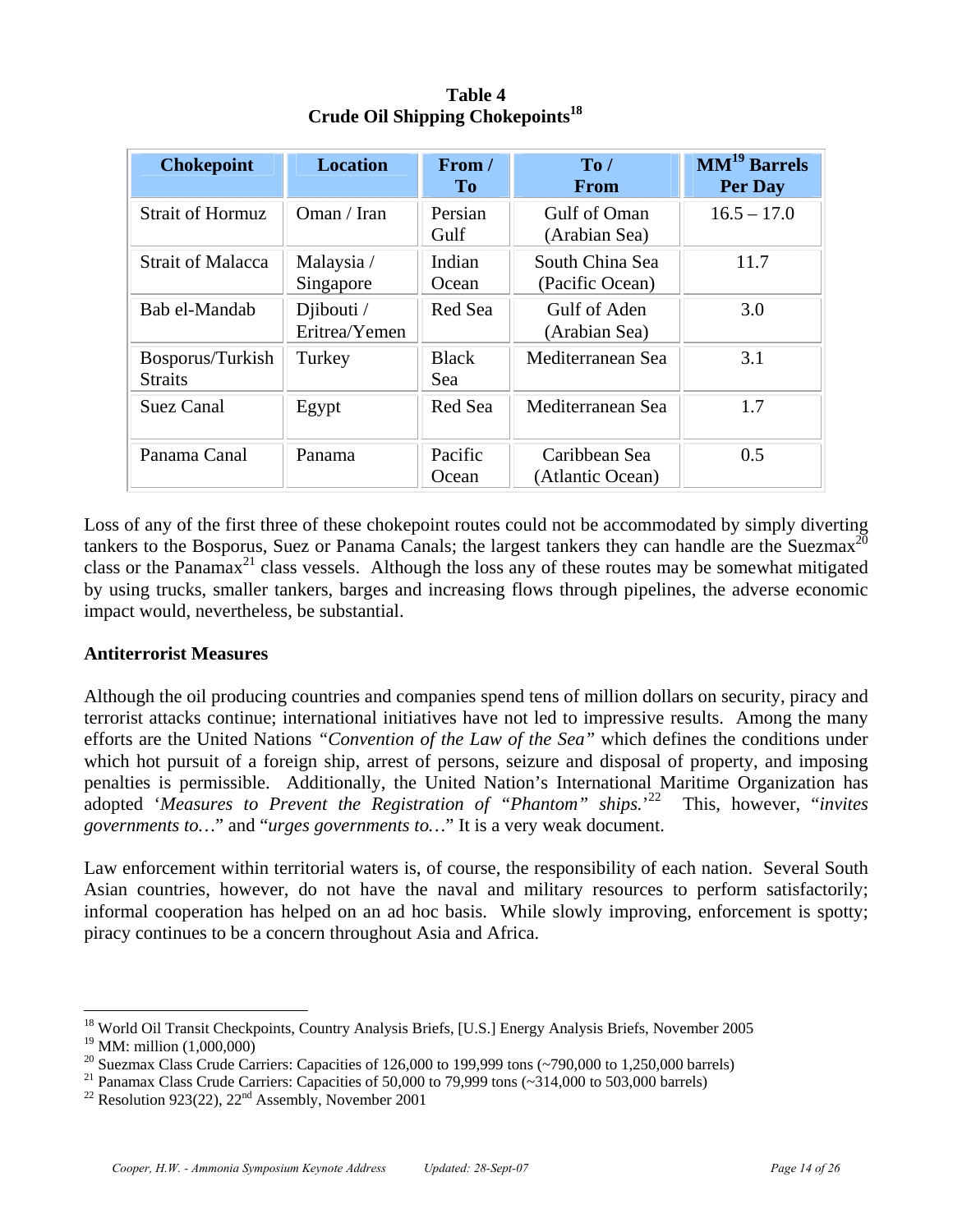### **Environmental Issues**

Although the production and use of fuels leads to environmental challenges with respect to solid and liquid discharges, the major long-term issue is that there is overwhelming evidence that global warming is occurring at an alarmingly dangerous rate, that carbon dioxide is a major contributor, and that emissions of it must be reduced. These have lead to the Kyoto Protocol, which has been ratified as a binding obligation by 166 countries, not including The United States. China and India, with large and growing carbon dioxide emissions, have ratified the Protocol but, being classified as developing nations do not need to commit to specific targets. Multinational companies operating within their borders are nevertheless finding themselves under pressure to reduce greenhouse gas emissions. It is, moreover, likely that in the near future public pressure will lead China, India and the United States to increasingly comply with the terms of the Kyoto Protocol.

Ammonia production is accompanied by substantial  $CO<sub>2</sub>$  production, ranging from 1.6 tons of  $CO<sub>2</sub>$  per ton of NH<sub>3</sub> from natural gas to 3.3 tons of  $CO_2$  per ton of NH<sub>3</sub> from coal. Given today's technical and economic situations, ammonia producers have only three practical options for addressing upcoming  $CO<sub>2</sub>$ emission limitations that appear to be inevitable. They can:

o use fuel and feedstocks more efficiently

While recognizing the technical and economic challenges, there still does remain a theoretical potential for using substantially less hydrocarbons for ammonia production. Given the efforts being devoted to energy matters, it is possible that a breakthrough will occur in a corporate, academic or national laboratory.

- $\circ$  capture  $CO<sub>2</sub>$  from flue gas and process streams for producing other chemicals such as urea, methanol or dimethyl ether, or for injection into wells for enhanced oil recovery, or for storing it indefinitely. Much theoretical and research effort is underway to develop practical processes to capture and sequester carbon dioxide; to date, however, except for a few applications to enhanced oil recovery<sup>23</sup> no large-scale processes have been shown to be technically or economically practical.
- o pay for inevitable carbon taxes or for  $CO<sub>2</sub>$  allowances if a cap-and-trade system is adopted.<sup>24</sup>

Implementing any of these choices will be expensive. Since transactions take "a willing seller and a willing buyer" to consummate, producers can not raise their prices beyond the point where the buyer no longer believes the benefits outweighs the costs. Ammonia producers are particularly vulnerable to this reality.

## **International Political Dimensions**

Although maintaining relations with all countries in today's globalized energy network is important, those with Russia, Algeria, Iran and China are of particular concern for the immediate future. These will be discussed in turn.

 $\overline{a}$ 

<sup>&</sup>lt;sup>23</sup> Weyburn project in Canada, Schliepner field in North Sea, In Salah project in Algeria, Louden Field, Illinois U.S. <sup>24</sup> Currently (March 2007) trading at \$2.00-\$5.00 per ton of CO<sub>2</sub> in the U.S. and \$15.00 - \$20.00 i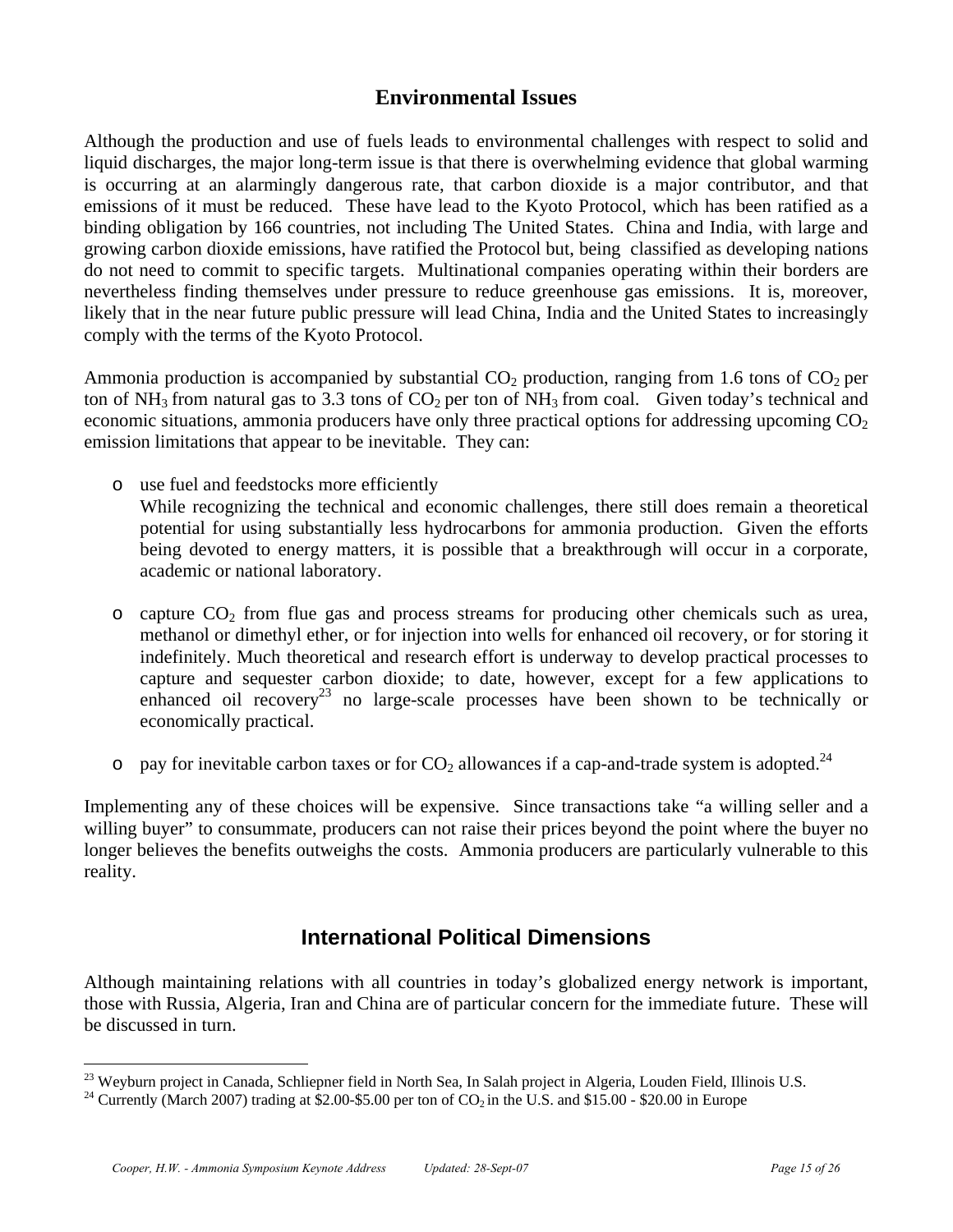**Russia** is clearly a major gas supplier to many European countries, as seen on Figure 3, and therefore its activities are exceedingly important. Russia now sees a major opportunity to greatly enrich itself through its energy resources, and simultaneously sees dangers from various Islamic fundamentalist groups in its Southern neighboring countries. In reaction to various decisions, statements and slights, both perceived and real, made by Western leaders, Russian policies have fundamentally changed.

*"Until recently, Russia saw itself as Pluto in the Western solar system, very far from the center but still fundamentally part of it. Now it has left that orbit entirely: Russia's leaders have given up on becoming part of the West and have started creating their own Moscow-centered system.25"*



Figure 3 **EU Countries Dependence on Russian Gas** 

The general Russian energy position may be summarized by two points.

- Why should we subsidize other countries with below market-price gas or oil?
- If we do not control energy resources and distribution, others will.

One new set of issues is thus centered on the prices that Russia is charging other countries for its gas, and in particular the ways in which they have been increased. Examples include Russia's doubling the gas price to Moldova unilaterally, and then reducing gas supplies to obtain quick agreement. Similarly Russia announced a doubling of gas prices to Georgia and then imposed bans on importing various

1

<sup>&</sup>lt;sup>25</sup> Trenin, Dmitri, Russia Leaves the West, Foreign Affairs, July/August 2006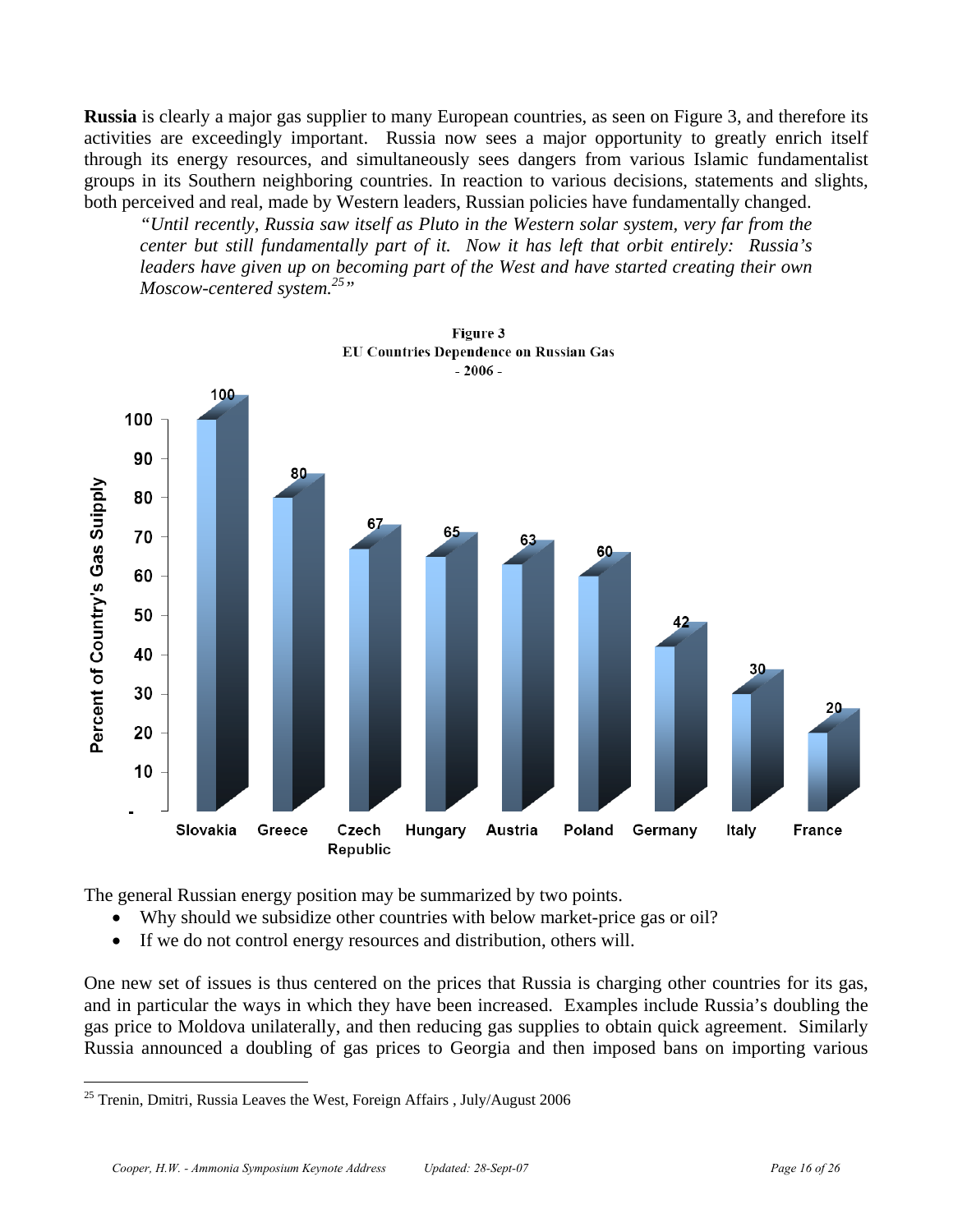products and additionally suspended air and railroad traffic. Georgia had no choice and agreed to the new prices.

The Ukrainian episode has been widely cited as an example of a country using its position as a major gas and oil supplier as a political weapon. Russia caused much alarm when it attempted to quadruple the gas prices it charged Ukraine, through which 20 percent of Europe's gas flows. After several days of seriously adversarial moves by each party, a complex somewhat opaque compromise was reached.

These, of course, may be viewed as cases where Russia was simply exercising its rights in rather straightforward commercial matters.

Russia, however, is now exhibiting even more troubling behavior by actions that are clearly directed to placing all aspects of oil and gas production and their transportation under governmental control. During the European Union-Russian Summit in October 2006, Vladimir Putin stated

*"I'll remind you that some European countries, members of the European Union, cover 90 percent of their gas needs with Russian hydrocarbons. Ninety percent! And no one's complained so far."*

Sakhalin-2 presents an example of a very troubling Russian approach to increasing its control of gas and oil supplies by forcing renegotiation of an existing agreement. This is the world's largest LNG liquefaction plant, with a capacity of 7 percent of world's LNG supply. Gazprom had been negotiating for 25 percent ownership of the consortium plus a blocking vote on its Board of Directors. As part of its negotiating strategy, Russia claimed environmental problems, withdrew an environmental permit, threatened to stop work and even publicly threatened criminal charges. Diplomatic responses, including those from Japan, the UK and the European Union, were verbal, but contained no substance. After many tense months, Russia succeeded in obtaining the share and control it sought, in exchange for \$7.45 billion (\$4.00 per barrel of reserves). A more reasonable market price would have been \$4.90 per barrel of reserves, or a total of \$9.13 billion.

As still another example, in a somewhat surprising move, given a previously close relationship, Russia suddenly demanded that Belarus pay more than twice as much as it previously paid for gas. This lead to a series of increasingly hostile verbal exchanges between Belarus and Gazprom, partly because of the price aspect and perhaps more importantly because Gazprom indicated that if Belarus could not pay with cash (which it could not), it was willing to take a 50 percent share of the Belarusian gas pipeline company. This is of major strategic importance to Russia since approximately 20 percent of gas sold to Europe flows through Belarus. Unlike the Ukranian situation, Belarus was not be able to resist and ultimately agreed to a settlement that is close to Gazprom's terms. This, like other Russian moves, will even further increase the European Union's dependence on Russia for its gas supply.

In another disconcerting situation, Lithuania attempted to sell its Mazeikiu Nafta Refinery through an international bidding process, which was won by a Polish company, PKN Orlen. Subsequently to losing the bid, Transneft (Russia) shut the pipeline that supplies oil to the town of Mazeikiai and the refinery claiming the pipeline was unsafe, using metals from 40 years ago that are now not allowed (but it continued using the pipeline to supply Belarusian refineries.) After much tense maneuvering, the sale to PKN Orlen was finally consummated in December 2006, becoming the largest investment ever made by a Polish company.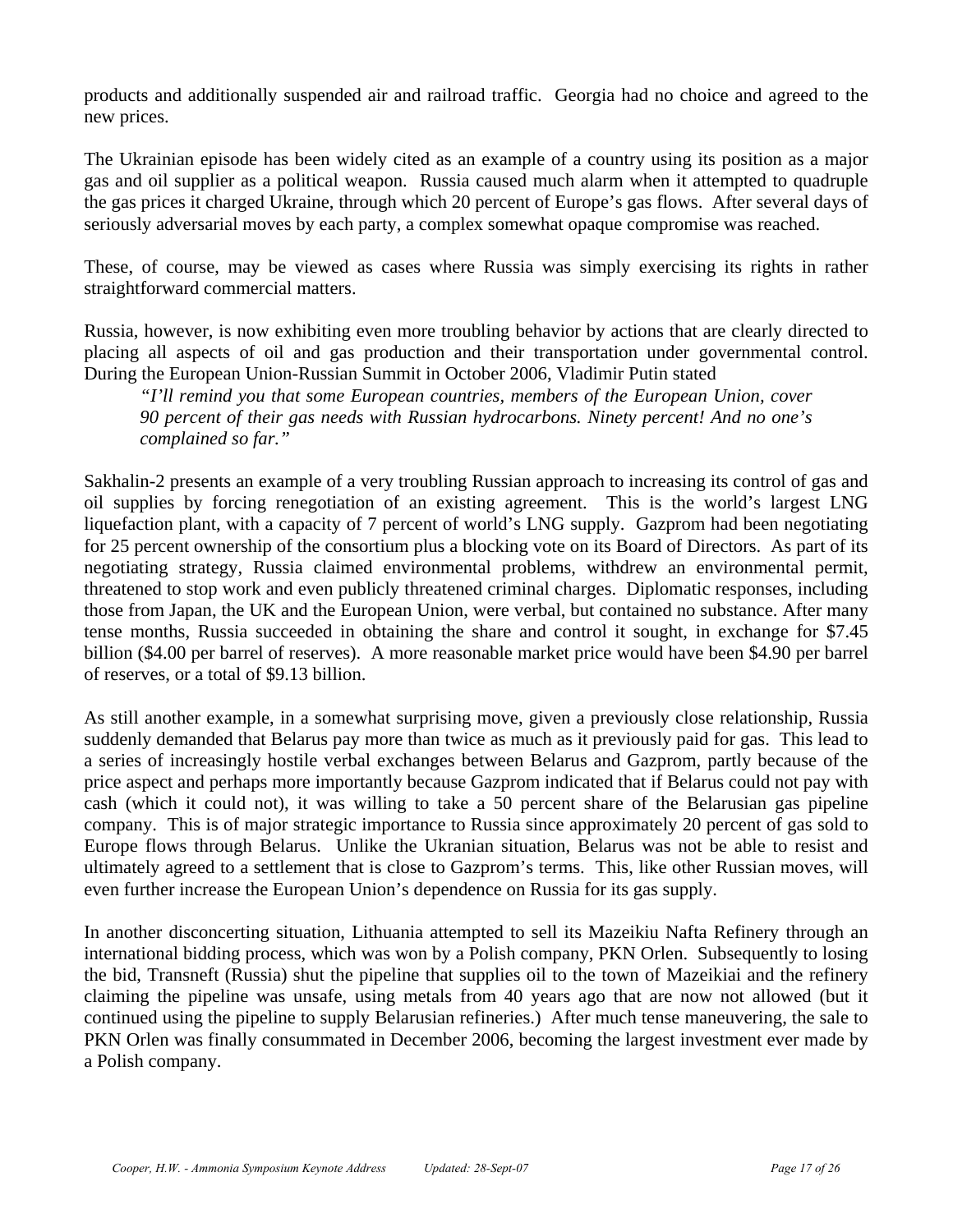Russia, however, is not without its own problems. In spite of its increasing wealth, much of its infrastructure is outmoded, its political relations with many countries are deteriorating, and its health situation is poor. Moreover, Russia's economy will be somewhat dependent on the European Union for several years. Currently approximately two-thirds of its oil and gas is purchased by European Union members and, although it is taking steps to broaden its oil and gas pipeline transportation situation, it does not yet have any capacity to divert gas to North America or Asia. Given the decline in per-well gas production, many analysts are uneasy with the relatively low level of investments Gazprom is making in exploration and production activities.

**Algeria** is important since, as noted above, it provides the European Union with 30 percent of its gas. A concern has arisen from Vladimir Putin's visit to Algeria in March 2006 at the invitation of President Bouteflika to strengthen the "Strategic Partnership" signed in Moscow in 2001. Subsequently Gazprom and Sonatrach (the Algerian gas company) signed a *Memorandum of Understanding* in August 2006 to cooperate on:

- Exploration for new gas supplies in the Sahara
- Sharing markets for gas in North America and Europe
- Sharing LNG technology
- Jointly bidding for foreign assets

This is potentially a serious problem for the European Union and particularly for Italy which imports 80 percent of its gas, of which 32 percent comes from Russia and 37 percent from Algeria.

Algeria, however, also faces many internal problems such as high unemployment and a lack of housing. Since its economy depends almost entirely on oil and gas exports, Algeria clearly needs the European Union which takes 63 percent of Algeria's exports and provides 58 percent of its imports.

Algeria has to date acted in a cooperative and responsible manner, honoring agreements and issuing no threats. In 2006 it, however, did pass a law requiring Sonatrach to keep a 51 percent share of energy projects, and has now taken over complete control of the \$7 billion Gassi Touil gas project being developed. Its two Spanish developers, Repsol YPF SA and Gas Natural YPF SA, are seeking arbitration claiming their 80 percent share was taken illegitimately. It would be unfortunate if Algeria is starting to seek short term advantages by following the Russian model of using de facto expropriation; the temptation does exist.

**Iran** is certainly a major supplier of crude oil, exporting approximately 2,700,000 barrels per day, with Japan and China as its largest individual customers. It, however, is involved in several well known disputes with its neighboring and many western countries that can charitably be described as tepid at best. Obviously, Iran's strongest bargaining tool is its ability to withdraw a substantial amount of its crude oil from the international marketplace. This would lead to a worldwide inability to satisfy current demands, even if all other producers maximized their production, a politically difficult decision to expect. Even without secondary effects such as increased shipping and insurance costs, oil prices would probably rise by approximately 20 percent. In 2006 Iran unilaterally repudiated a price clause in an Iranian-Indian LNG project, leading to a loss of confidence in its reliability. In March 2007 Iran requested that payments for its oil be made in Euros rather than U.S. dollars. Since no other producer has done this, it appears to have been politically motivated.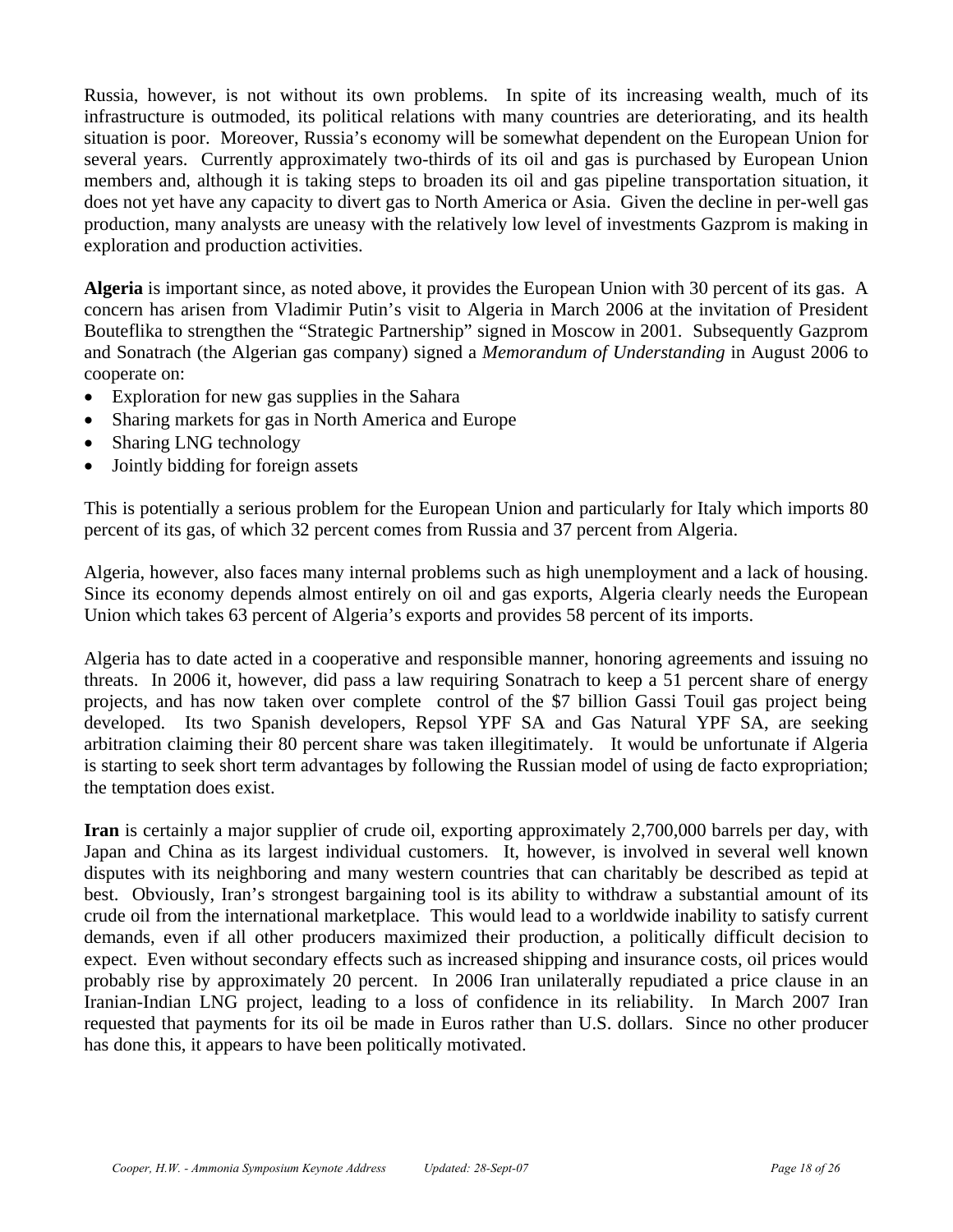The most direct way that Iran can affect ammonia and urea producers would be to increasingly move up the natural gas value-added chain to produce and market increasing amounts of these products. This, as indicated below, appears to be currently underway.

**China** has a rapidly growing economy with a manufacturing sector that requires large increases in fuel supplies; it is currently importing 3.85 million barrels per day of crude oil and products, which is 53 percent of its demand. The country is aggressively pursuing fuel supply agreements with many countries throughout the world. Among other items, the China National Petroleum Corp. owns 40 percent of Sudan's Greater Nile Petroleum Operating Company that produces 350,000 barrels per day of crude oil; in fact, 10 percent of China's oil comes from Sudan. Currently, another 12 percent of China's crude oil imports come from Iran. Looking to insure its future, the Chinese oil and gas company (Sinopec) and the National Iranian Oil Co. (NIOC) have agreed to explore for oil and gas in central Iran, and the China National offshore Oil Corp (CNOOC) is in talks with NIOC to develop the offshore North Pars field which is estimated to have 1.4 trillion cubic meters<sup>26</sup> of gas reserves. Other significant steps include China and Venezuela recently forming a joint venture to explore for and develop gas and oil deposits in both countries, to increase the supply of oil to China, and to build a fleet of tankers.

These aggressive steps to assure its fuel supply, while certainly understandable, will leave less gas and oil available throughout the world for chemical production. China's approach to satisfying its oil and gas needs, however, has certainly influenced its stance on various issues brought to the United Nation's Security Council, including measures related to Sudan and Iran.

## **Economic Vulnerabilities**

Natural gas, oil and coal prices, which dominate the costs of producing ammonia and urea, vary greatly throughout the world. Will production of these increasingly migrate to production from lower cost heavy oils or coal, and/or to low hydrocarbon- cost regions? Perhaps, perhaps not. These will be considered in turn.

A superficial view is that heavy and residual oils cost less than natural gas, and coal costs even less. This is narrowly true, but ignores the higher handling, storage, and environmental costs as you go from gas to oil to coal. On an all-in basis, operating costs do in fact favor natural gas. Similarly, going from natural gas to oil to coal leads to substantial increases in capital expenses. These factors are shown on Figure  $4.^{27}$ 

Coal-based ammonia producers are faced with an additional difficulty. Their operation often produces significant amounts of other products such as phenols, cresyslic acids, naphtha and possibly liquid nitrogen and inert gases from an air separation unit. Their plants may, in fact, be designed and operated primarily to produce a synthesis gas for other products or, more recently, a fuel gas for electricity production via a combustion turbine/generator cycle; the ammonia and other chemicals are actually byproducts from these plants. The economic issue is that, while the byproducts may yield significant revenues, they are most often sold in spot markets rather than within long-term supply agreement frameworks. The production companies therefore face demands for several products that are not

1

<sup>&</sup>lt;sup>26</sup> Multiply normal cubic meters by 37.33 to obtain standard cubic feet (includes different temperature bases)  $27$  Source: IFA Statistics – Western Europe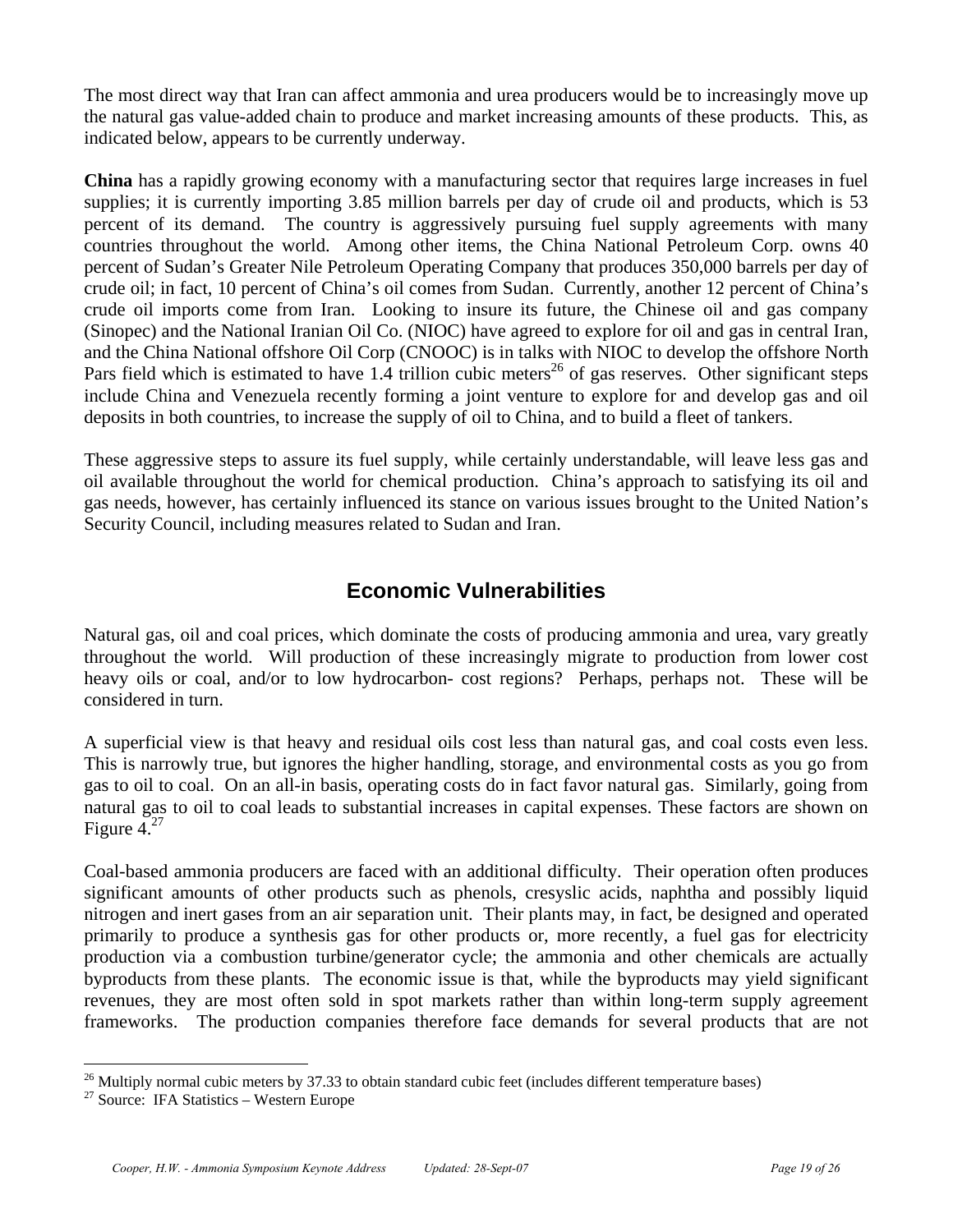completely predictable and may not be in phase with each other. The market prices obtainable, moreover, are also not predictable. These factors lead to numerous operational and financial challenges.



Figure 4 **Relative Operating and Capital Expenses** 

Oil- and coal-based ammonia production may make sense within a larger framework of preferring to use natural gas for other purposes, or to utilize a waste product, or to maximize use of indigenous resources perhaps to provide employment. Dynalytics Corp. does not foresee any major migrations to oil-or coalbased ammonia production except for cases in which revenues from byproducts are substantial.

Evaluating the possible migration to low gas cost countries is more complex. As noted above national oil companies, including all of the top ten reserve owners, control 77 percent of the global oil and gas reserves. One implication of this is that decisions are based on many factors; production economics are less important to many governments than they are to investor owned companies. Their focus is frequently more on geopolitical and social matters.

Additionally, as part of their internal political considerations, national oil and gas companies often tend to have much larger numbers of employees than companies in the private sector, and are often forced to sell their products within their countries at highly subsidized prices. This then leave them with less money available for reinvestment into their plants. Underinvestment is now limiting exploration, plant upgrades and even routine maintenance in many countries. It certainly makes it difficult to justify taking on new investments in downstream projects such as ammonia or urea production.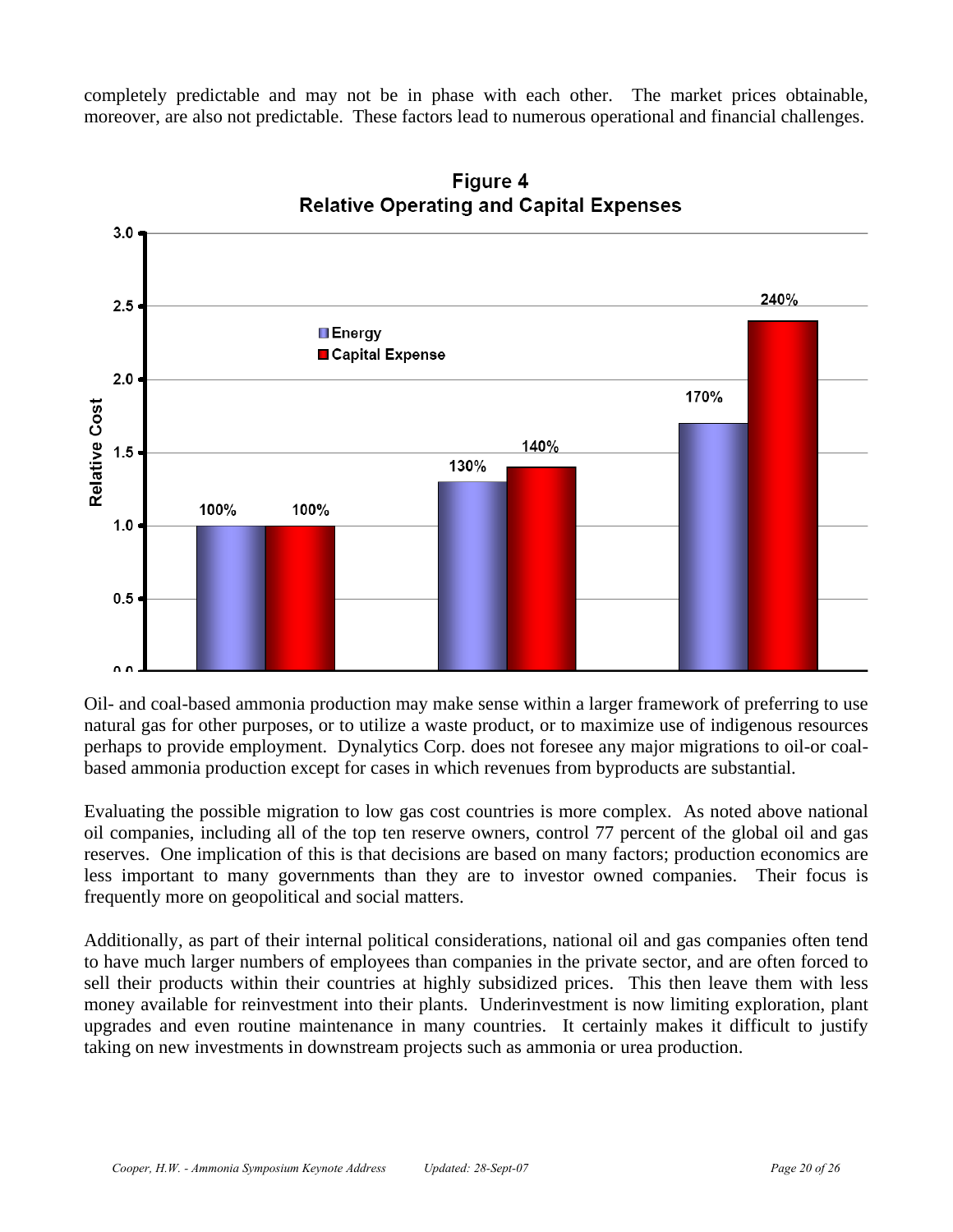The projected economic performances of new facilities are sensitive to assumptions about numerous factors such as fuel costs, product prices and their changes, none of which can be accurately predicted for the expected lives of the plants. It is not at all clear that the current fuel cost advantage several countries have is sufficient to justify major capital investments required for new ammonia or urea plants; many alternate economic possibilities may be more attractive to owners of gas or oil reserves or contracts.

One scenario for companies or countries that are willing to risk capital is to invest in facilities that produce other energy-intensive exportable products such as aluminum, petrochemicals, or possibly in gas-to-liquids plants. Recently, however, the degree to which capital costs are increasing is substantially higher than predicted by experienced staffs, showing that all large investments are somewhat problematic. This has led to cancellations of at least two<sup>28</sup> planned gas-to-liquids projects.

Another scenario is that gas and oil producers simply sell their products at market-prices without risking capital. A relevant situation was encountered by companies in the United States that produced aluminum via electrolytic refining. Although electricity represents "only"  $1/3^{rd}$  of their production cost, and even though their plants had been built, were fully staffed and were operating, the producers elected to shut down their facilities during the 2001 power shortage since they could sell their electricity more profitably than their aluminum. There are many good reasons to pursue this risk-averse strategy.

Dynalytics corp. does not expect LNG trade, although growing rapidly, to have a dramatic impact on gas prices. Financing the liquefaction plants and the regasification terminals, which often cost 0.5 to 1.0 billion dollars, is not feasible without having long-term purchase agreements from large creditworthy customers. These typically are utility companies that can rely on fuel cost pass-through provisions to insulate themselves from large swings in costs; very few ammonia producers can or would be willing to risk such a commitment. The LNG that will be available to North America and Europe, moreover, will generally only compensate for declines in per-well gas production.

What can be expected, considering that *"All predictions are dangerous; especially those about the future!"* 

What is the upcoming ammonia landscape probably going to look like? Consider what has been publicly announced for ammonia, as summarized on Figure  $5.<sup>29</sup>$  Importantly, almost all of the announced projects in the Middle East are from Iran, all of those from Asia / Pacific are from China, and none (except some revamps) are from Russia. The total announced increase is 34,930 tons per day, or ~7.5 percent of current production by 2010. If those "in engineering" are discounted by 25 percent and those "in planning" by 75 percent, the increase would be 6.0 percent.

 $\overline{a}$ 

<sup>28</sup> Tinhert - 36,000 barrels per day gas-to-liquids for Sonatrach, initial budget of \$2.5 billion; Ras Laffan - 154,000 barrels per day gas-to-liquids by Qatar/Exxon Mobil, initial budget of \$7 billion

<sup>&</sup>lt;sup>29</sup> Boxscore, Hydrocarbon Processing, June 2007. Note that these do not include revamps.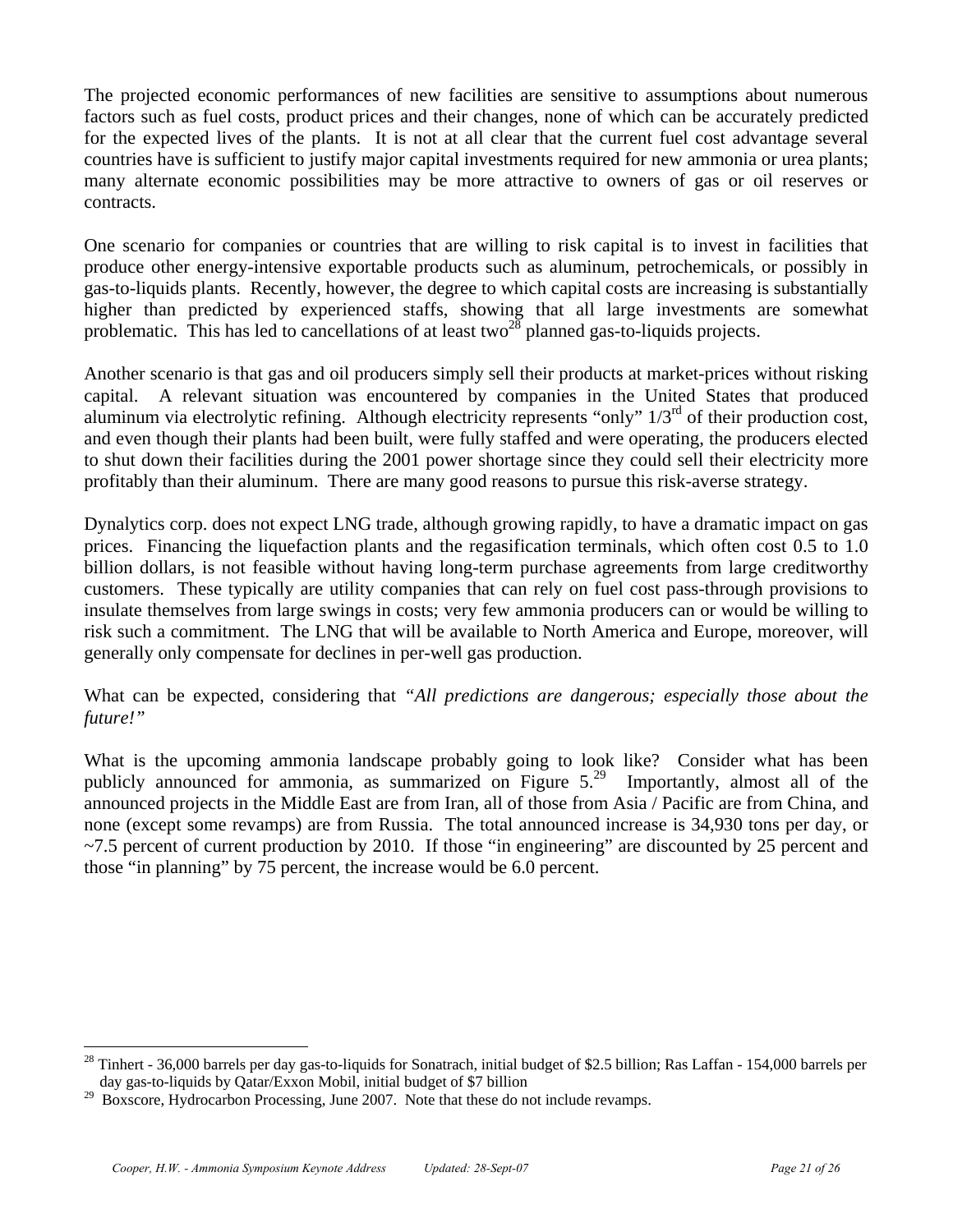Figure 5 **Possible Future Ammonia Capacity Additions** 



The situation with respect to urea, as shown on Figure 6, is similar.<sup>29</sup> Again, almost all of the announced projects in the Middle East are from Iran, all of those from Asia / Pacific are from China (except some under construction in Indonesia.) The major difference is that in Europe, Belarus, France and Russia have some urea plants "in engineering."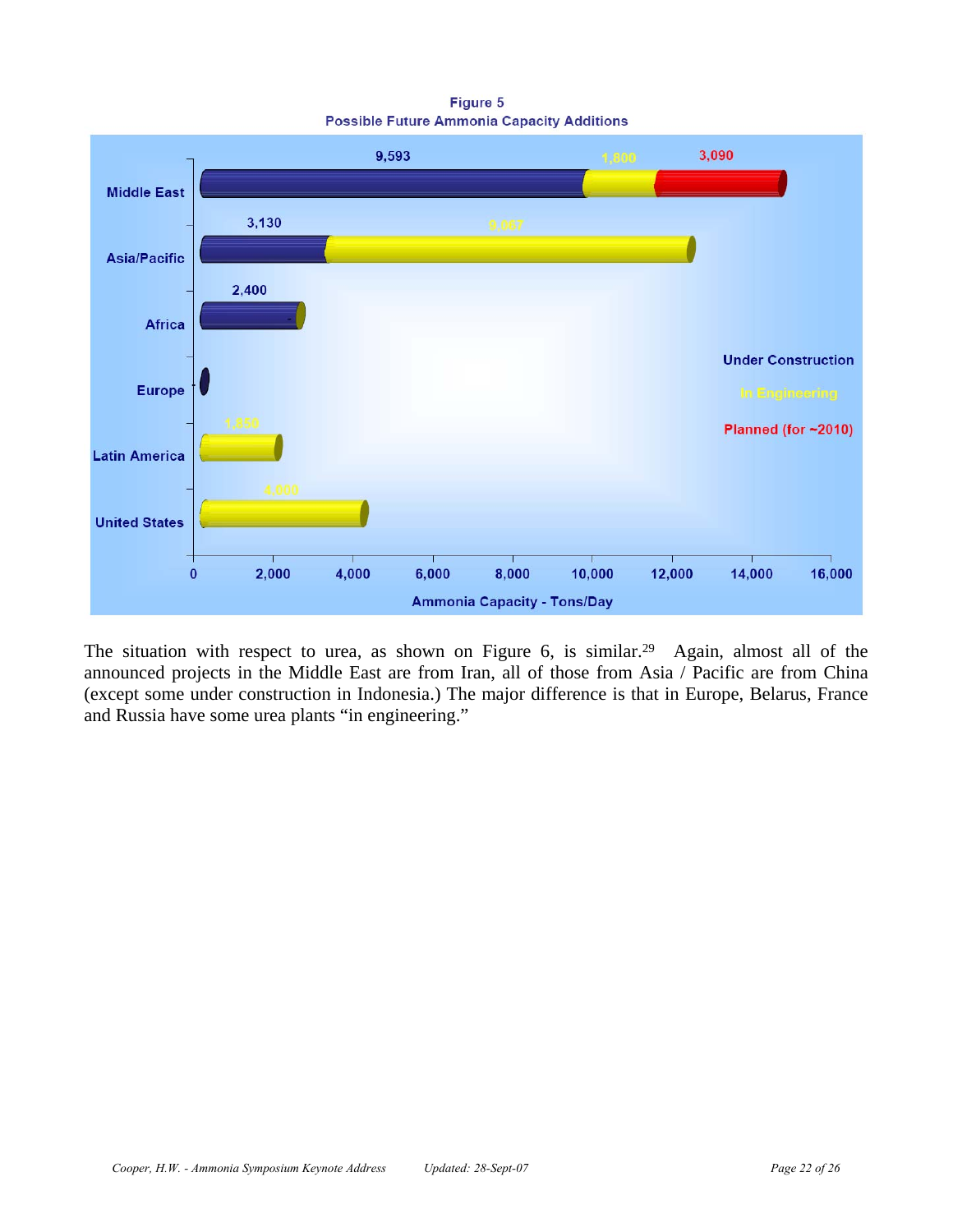Figure 6 **Possible Future Urea Capacity Additions** 



Considering likely demand growth, hydrocarbon availability and cost, and various countries' strategic viewpoints, it appears that during the next ten years major growth in ammonia and urea production capacity will be based on natural gas or, to a lesser extent, oil, and will primarily occur in the Middle East and Asia / Pacific; China and India will probably increase their heavy oil-based ammonia production capacity. Since The United States and the European countries are net importers of natural gas, economic production of ammonia and urea from these regions will become increasingly untenable. In the longer term of perhaps 20 years from now, it appears likely that the fuel cost to capital cost ratio will increase to the point of making heavy oil- and coal-based ammonia production economically attractive in a wider range of situations than now encountered.

In the near future, new natural gas-based ammonia and urea production capacity is expected primarily from such countries as Iran, Egypt, and possibly Saudi Arabia and Sharjah (UAE) where natural gas is priced at approximately 10 to 20 percent of that in North America and Europe. Additionally, mothballed plants in Nigeria and Venezuela will also be restarted, and China is bringing new heavy oil-based ammonia production capacity online.

Russia appears to be concentrating on the alternate scenario of selling gas and oil, perhaps for economic reasons and perhaps for political reasons. Although Russia has 4,000 tons per day of urea production "in engineering," based on its energy-related actions throughout the world, it would be surprising if it significantly expanded its already large international ammonia and urea trade.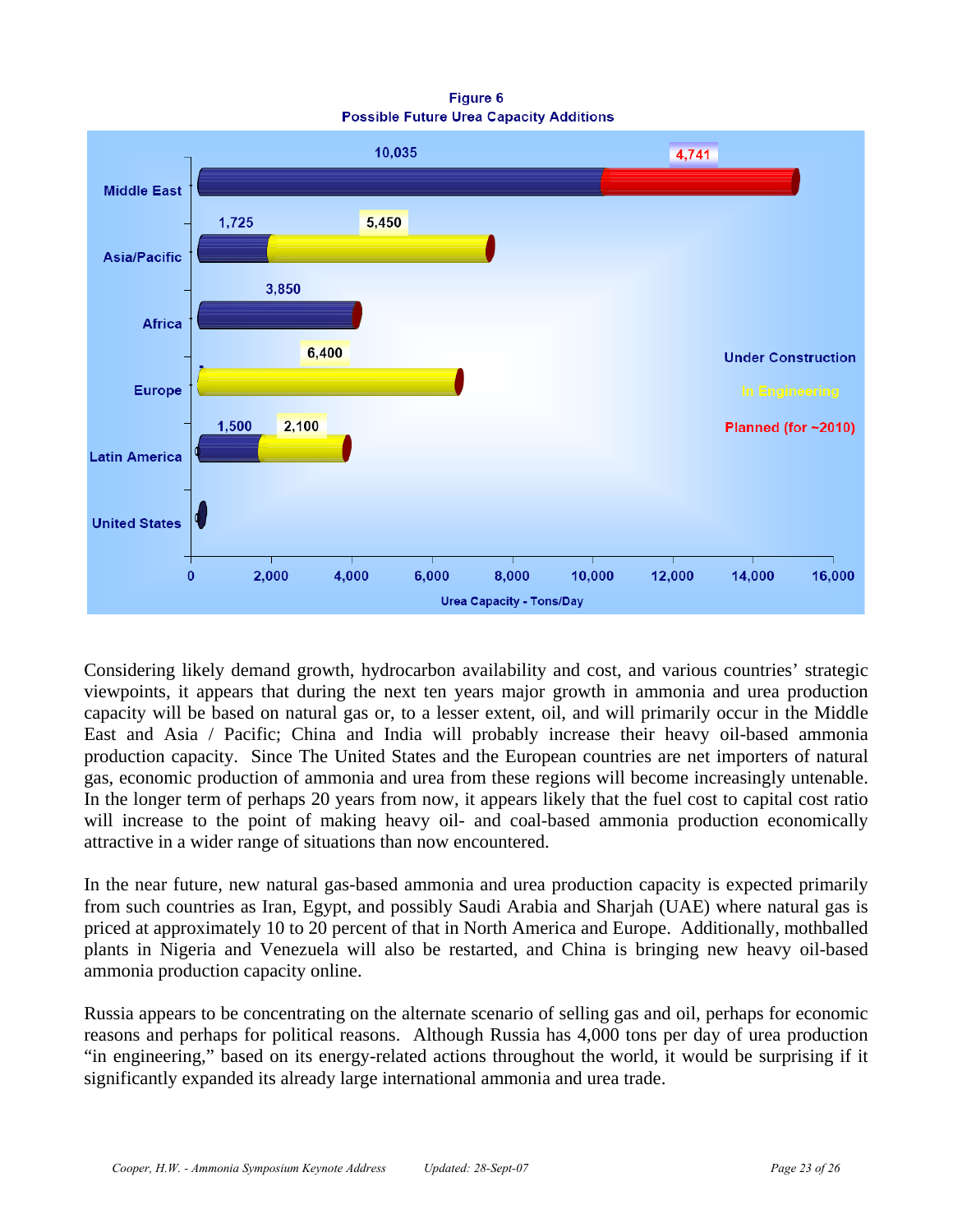## **Planning For Disruptions**<sup>30</sup>

**Supranational Planning:** The essential elements of planning for energy disruptions are:

- providing an acceptable mechanism for coordinating the use of stocks, and redirecting supplies
- having adequate reserve stocks in place

These are meant to alleviate the effect of interruptions; they are not intended for short-term management of high energy prices.

Oil and Natural Gas Reserves are stored by governments and private industry in many countries, generally (but not in all cases) meeting the terms of international agreements requiring a 90 day supply. The United States Strategic Petroleum Reserve is the premier example of this, with 690 MM barrels in storage. Japan has a generally similar amount. These, however, are pricey endeavors. At  $\sim$ \$70 per barrel, these can require about \$50 billion to fill. China has a Strategic Petroleum Reserve of about 25 days of imports, and is discussing increasing this to cover 70-75 days. Financing this is very problematical.

Each government will, of course, respond to a fuel emergency in its own way. Coal (and nuclear fuel) reserves appear to be adequate for at least a year of operation at 100 percent capacity throughout the world; oil and gas reserves are more limited. Member countries<sup>31</sup> of the International Energy Agency have agreed to maintain emergency oil stocks of at least 90 days of import and appear to be doing so. These stocks may be any combination of public and private reserves.

While cooperative sharing under emergency conditions is envisioned, this has not yet been extensively tested; they have actually been used only twice, in 1991 on the eve of the Gulf war and in 2005 after Hurricane Katrina. Additionally, the system had been put on alert before January 1, 2000 because of concerns about computer problems affecting energy supplies, in 2002 in response to the shutdown of production in Venezuela, and in 2003 prior to the invasion of Iraq.

The major international system for responding to an energy emergency is embodied in the International Energy Agency's International Energy Program (IEP) and Coordinated Emergency Response Measures  $(CERM.)^{32}$  Although much of the IEP is clearly defined and self-executing, many of the credible threats to the international oil supply such as strikes or major accidents are specifically excluded from the activation triggers. Importantly, much of the CERM requires unanimous agreement of member nations, each of which has different political, fuel demand and supply situations. These programs have not yet been extensively tested.<sup>33</sup>

1

 $30$  The following material is discussed more completely in: Cooper, H.W., "Vulnerabilities of The United State's Energy Supply: The International Context", June 2006 – Available at www.dynalytics.com.

<sup>&</sup>lt;sup>31</sup> Australia, Austria, Belgium, Canada, Czech Republic, Denmark, Finland, France, Germany, Greece, Hungary, Ireland, Italy, Japan, Republic of Korea, Luxembourg, The Netherlands, New Zealand, Norway, Portugal, Spain, Sweden, Switzerland, Turkey, United Kingdom, United States

<sup>32</sup> OECD/IEA, 2003

<sup>&</sup>lt;sup>33</sup> See Willenborg, R., C. Tonjes and W. Perlot, Europe's Oil Defences, Clingendael International Energy Programme, CIEP 01/2004, The Hague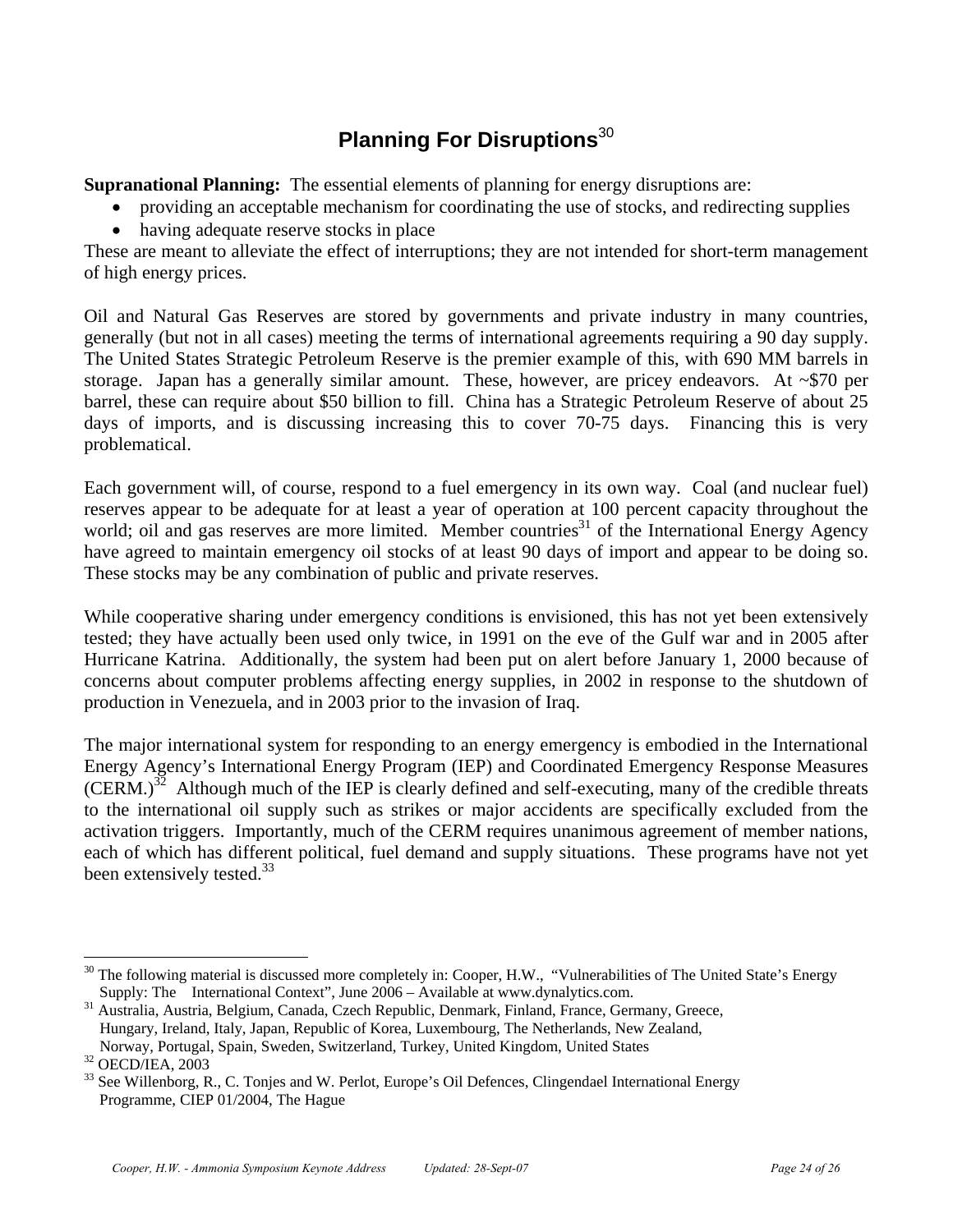Decisions about international cooperation, of course, always have major political components. The largest crude oil and natural gas suppliers are Saudi Arabia and Russia, both of which have been subjected to terrorist attacks by fundamentalist and separatist groups. They are the only two countries with any noticeable spare production capacity, but they have large Muslim populations they might fear offending by openly cooperating with the Western countries when important. Moreover, they might decide that, while the West now provides the largest market for their crude oil and gas exports, their future might be better served by favoring the rapidly growing Asian economies when allocating their suddenly limited production. Nations' reactions to disruptive events simply can not be precisely predicted.

Since energy supplies are vital to the wellbeing of many industrialized nations, another reaction to a severe shortage might be for one or more of the importing countries to undertake military actions. Other than to note that a coordinated response would be difficult to organize, and the risks of escalation and irreversible damage to supplies would be high, and the political and military outcome uncertain, this possibility will not be discussed further in this paper.

**Governmental Planning:** Each government will, of course, respond to a fuel emergency in its own way. Many state governments have developed and enacted detailed plans enumerating specific measures to be taken when an energy emergency is declared. Many provide authority to declare that, among many other actions:

- *Gas deliveries may be reduced or suspended to defined classes of users, prioritized by daily rate of use.*
- *Prime suppliers of regulated products shall maintain a "set aside" of "X" percent of that product it sold during the same month of the previous year.* A Board of Public Utilities may redirect some or all of the "set aside" to a specified end-user.

The rules recognize that many groups such as communication companies, utility companies, hospitals, and emergency vehicles face special situations. Plans therefore contain numerous exemptions and possible relief for "extraordinary hardship" and "public welfare." In the event that any emergency plan must be implemented, intense and probably acrimonious fighting for priority and exemptions will undoubtedly occur. Since requested exemptions will not all be granted, it is prudent for all industrial companies to prepare for modifying their operations.

**Individual Company Planning:** Based on the energy vulnerabilities described above, Dynalytics believes the following represent realistic planning boundaries.

- $\Box$  A moderately serious interruption: a 10 percent reduction in all types of energy, plus occasional sporadic rolling two-hour blackouts, lasting for a one-month period. Fuel prices will triple.
- $\Box$  An extremely serious interruption: a 20 percent reduction in all types of energy, plus many sporadic rolling two-hour blackouts, lasting for a twelve-month period. Fuel prices will increase to seven times their then-current values.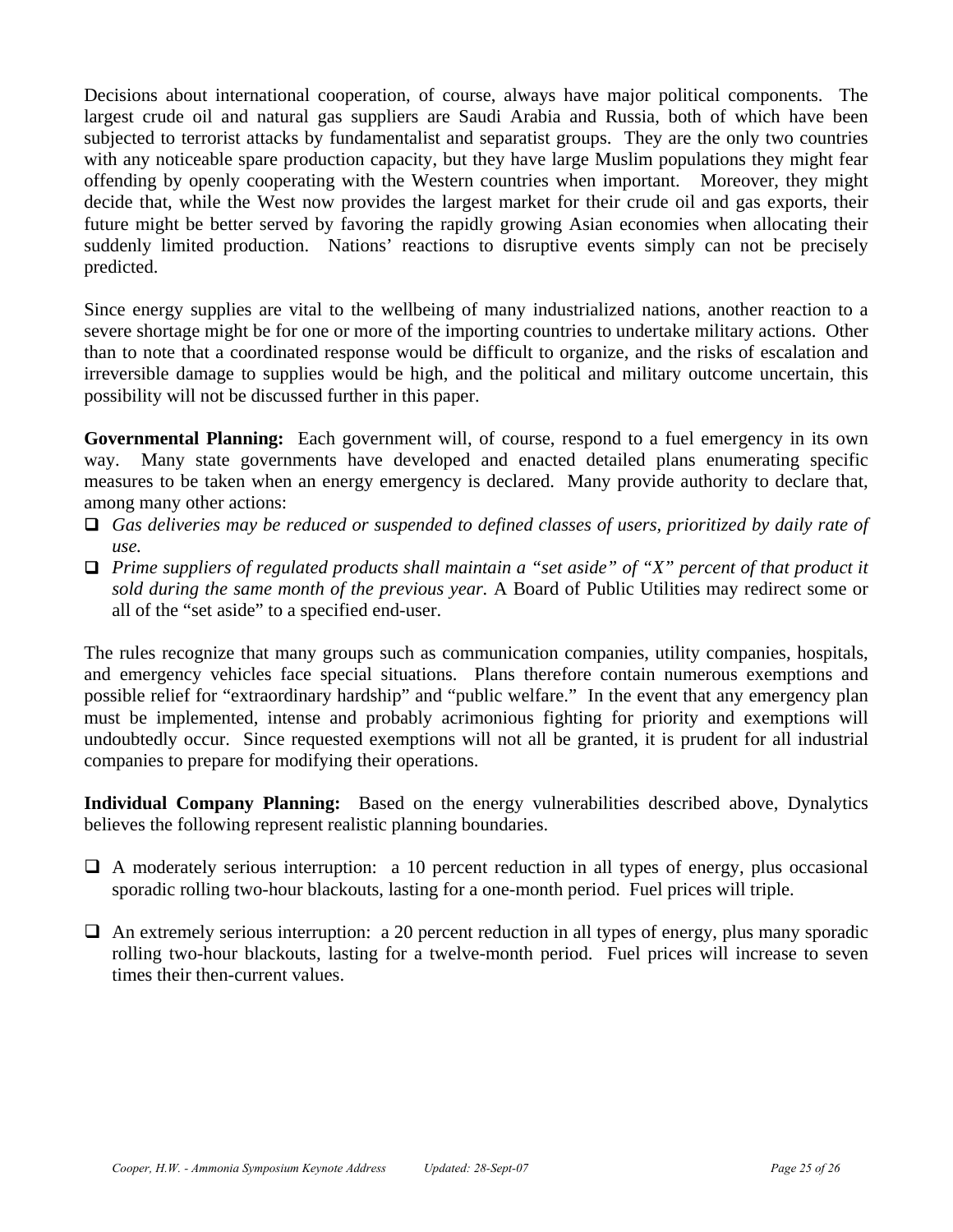#### **Strategic Management Issues**

Each company's situation is, of course, unique with respect to the totality of its operations, including its production facilities and available space, staff, supply and distribution chains, product and customer requirements, and financial strength.

Faced with serious energy interruptions, corporate management must first answer a threshold question: *Given the characteristics of our customer base, should we continue producing ammonia and/or other products?* 

If an objective analysis leads to a positive answer, decisions can then be made about whether or not is would be appropriate to invest in plant efficiency upgrades and, more fundamentally, whether it would be economically sensible to invest in technologies for using alternate feedstocks such as heavier hydrocarbons, coke or coal. These are certainly not trivial issues.

National, State and Municipal governments have developed energy emergency plans. In developing answers to these big-picture issues, it is particularly important to assess the steps that these agencies and individual energy suppliers will take. Assessing the realistic probability of obtaining priority status with respect to energy allocations requires an understanding of the criteria and process. Information should be sought from the staff of all agencies that will be involved with energy use and allocation matters. Application forms, if available, should be filled out to the extent practical, and stored, thus saving critical time when they might need to be filed.

Utility and fuel supply companies have certainly developed contingency plans for managing various levels of supply and delivery interruptions. It is important to discuss their contingency plans with them to ascertain their views of how, to what extent, and under what conditions a company will be impacted by their problems. It is important to understand the conditions under which, regardless of Agreements or Contracts, Force Majeure clauses will be invoked and service suspended.

Other less momentous steps that should be taken are those related to basic industry-wide issues, including keeping computers functioning, reviewing spare parts inventory practices, assuring that the employee situation will permit continuing operation, and preparing to communicate to governmental agencies, employees, customers and suppliers.

## **Conclusion**

The international energy chain that leads feedstocks and fuels to ammonia plants is vulnerable to various interruptions that may be arise from natural causes, from geopolitical factors such as terrorist and other anti-government activities or the use of resources to influence other countries' foreign policies, or from inadequate processing and transportation capabilities. Fuel costs may increase suddenly and sharply from supply chain interruptions or from cartel actions or other revenue-enhancing actions by individual producing countries.

The international, national and local governmental plans to deal with major long duration shortages assume high levels of cooperation between many stakeholders and are largely untested. It is therefore prudent for ammonia producers to carefully assess their individual situations and options, to plan for major fuel interruptions, and to start critical path activities as soon as possible.